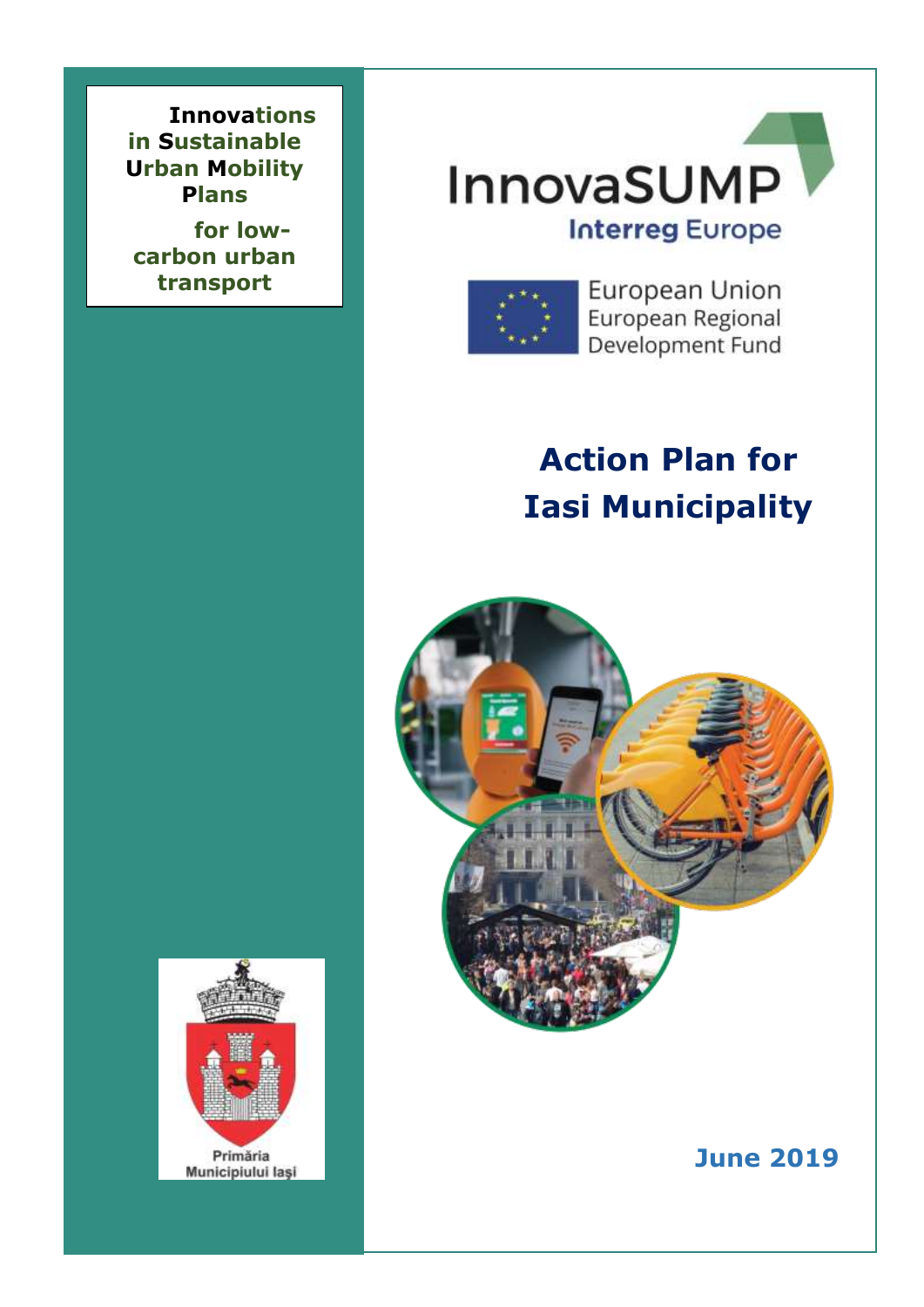



Iasi bus public transport map Iasi / Europe map



This publication may be reproduced in whole or in part and in any form for educational or non-profit purposes without special permission from the copyright holder, provided acknowledgement of the source is made.

No use of this publication may be made for resale or for any other commercial purpose whatsoever without prior permission in writing from the InnovaSUMP Project Communication unit and the respective partner: Iasi Municipality

**Citation:** Interreg Europe Project InnovaSUMP Action Plan *Iasi Municipality, Romania*

InnovaSUMP project communication unit would appreciate receiving a copy of any publication that uses this action plan as a source, to e-mail: innovasumpcommunication@euro-trans.consulting

#### **Disclaimer**

This document has been prepared with the financial support of Interreg Europe 2014- 2020 interregional cooperation programme. The content of the document is the sole responsibility of *Iasi Municipality, Romania* and in no way reflect the views of the InnovaSUMP partnership, the European Union institutions, nor the Managing Authority of the Programme.

Any reliance or action taken based on the information, materials and techniques described within this document are the responsibility of the user. The InnovaSUMP project partnership and the specific partner assume no responsibility for any consequences arising from use of the information described within this document.

June 2019



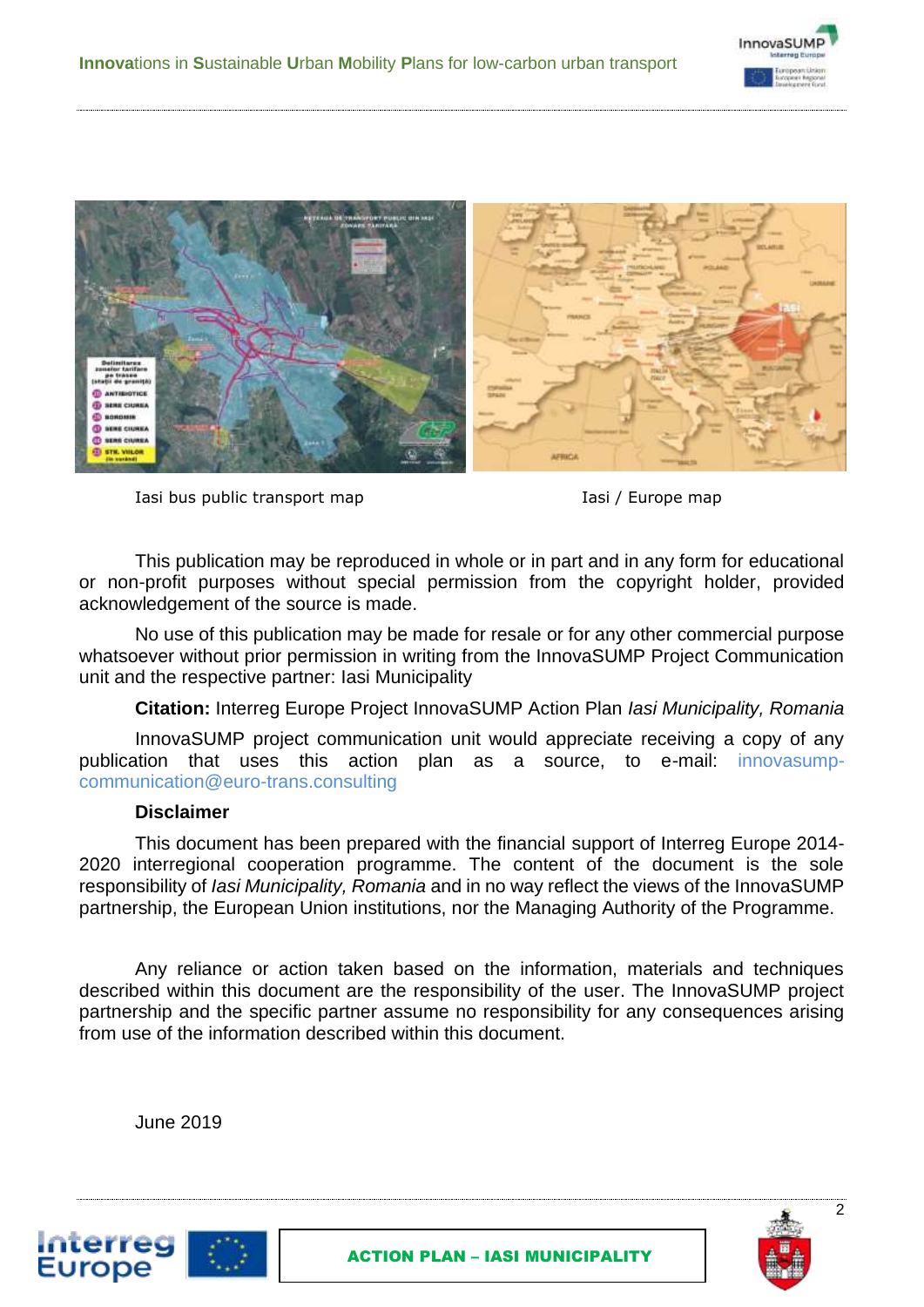

#### **Interreg Europe Programme**

Interreg Europe Programme of interregional cooperation helps regional and local governments across Europe to develop and deliver better policy. By creating an environment and opportunities for sharing solutions, the aim is to ensure that government investment, innovation and implementation efforts all lead to integrated and sustainable impact for people and place.

By building on its forerunner, [INTERREG IVC](http://www.interreg4c.eu/) (2007-2013), Interreg Europe aims to get maximum return from the EUR 359 million financed by the European Regional Development Fund (ERDF) for 2014-2020.

Solutions exist that can help European regions become the best that they can be. Today, the EU's emphasis is very much on paving the way for regions to realise their full potential – by helping them to capitalise on their innate strengths while tapping into opportunities that offer possibilities for economic, social and environmental progress.

To achieve this goal, Interreg Europe offers opportunities for regional and local public authorities across Europe to share ideas and experience on public policy in practice, therefore [improving strategies](https://www.interregeurope.eu/about-us/stats/) for their citizens and communities.

#### **InnovaSUMP Project**

**Interreg Europe** 

The InnovaSUMP project aims at introducing:

a) New innovations, enhancements & advances in preparation, elaboration, consultation, adoption, implementation, evaluation & monitoring of Sustainable Urban Mobility Plans (SUMPs), based on the EU established methodology, for sustainable lowcarbon urban transport & mobility policies & measures promotion, funding, implementation & enhancement.

b) Policies & measures that promote the use of & investments in sustainable mobility solutions, can be included in SUMPs, i.e.: high quality PT systems, alternative/clean fuels, electric vehicles, smart ticketing, urban freight logistics, active modes of cycling & walking, new forms of car ownership & use, access control, congestion charging, fair & efficient pricing, ICT mobile applications, ITS transport telematics infrastructure, FTS/DRT, Intermodality improvements for 'seamless' travel, links with Smart Cities mobility initiatives, etc; including stakeholder engagement, public participation, consultation procedures, social media applications, policy formulation and adoption by city and transport authorities, polycentric SUMP approach for regional and district authorities.

c) Policy & institutional implications for advances in implementing & funding innovative sustainable mobility solutions.

d) Contribution of SUMP process innovations to: urban regeneration, social inclusion, equity considerations, economy, competitiveness, effective PPPs, citizen society empowerment, cohesion, links with the 'Urban Mobility Package 2013', links with SEAP, midterm review of White paper & Europe2020 targets.

e) Enhancements to SUMP Methodology: Promotion of low-carbon mobility solutions, Travel behaviour research & potential user response analyses, Integrating pricing & financing measures, Planning for visitors at tourism destinations, SUMP-SEAP-SECAP Integration.



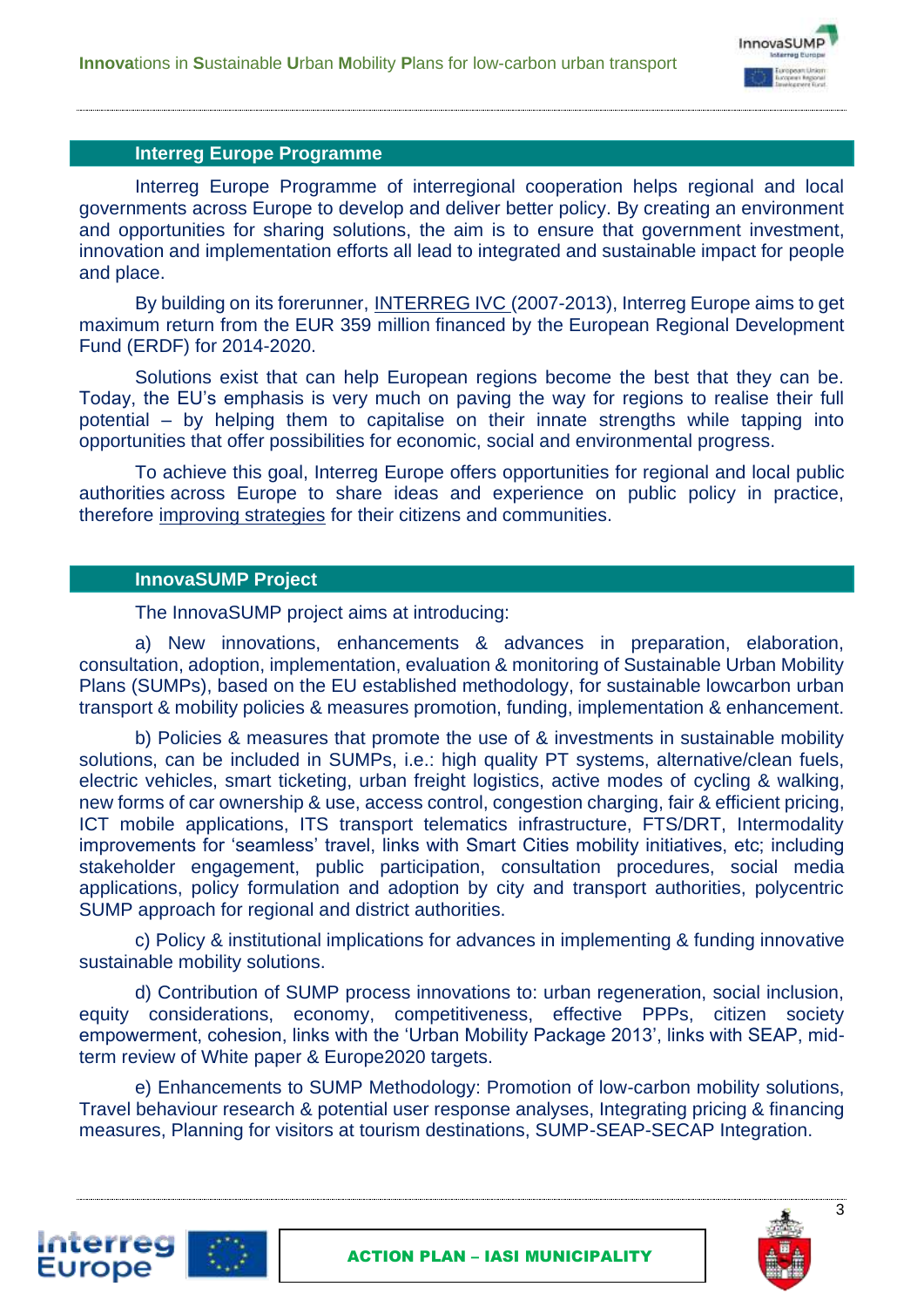

# **InnovaSUMP** Project Partnership



*InnovaSUMP facilitates the take-up of Sustainable Urban Mobility Plans, with innovations on travel behaviour, pricing and financing, planning for tourism and sustainable energy, towards low-carbon transport solutions*

# **www.interregeurope.eu/innovasump**



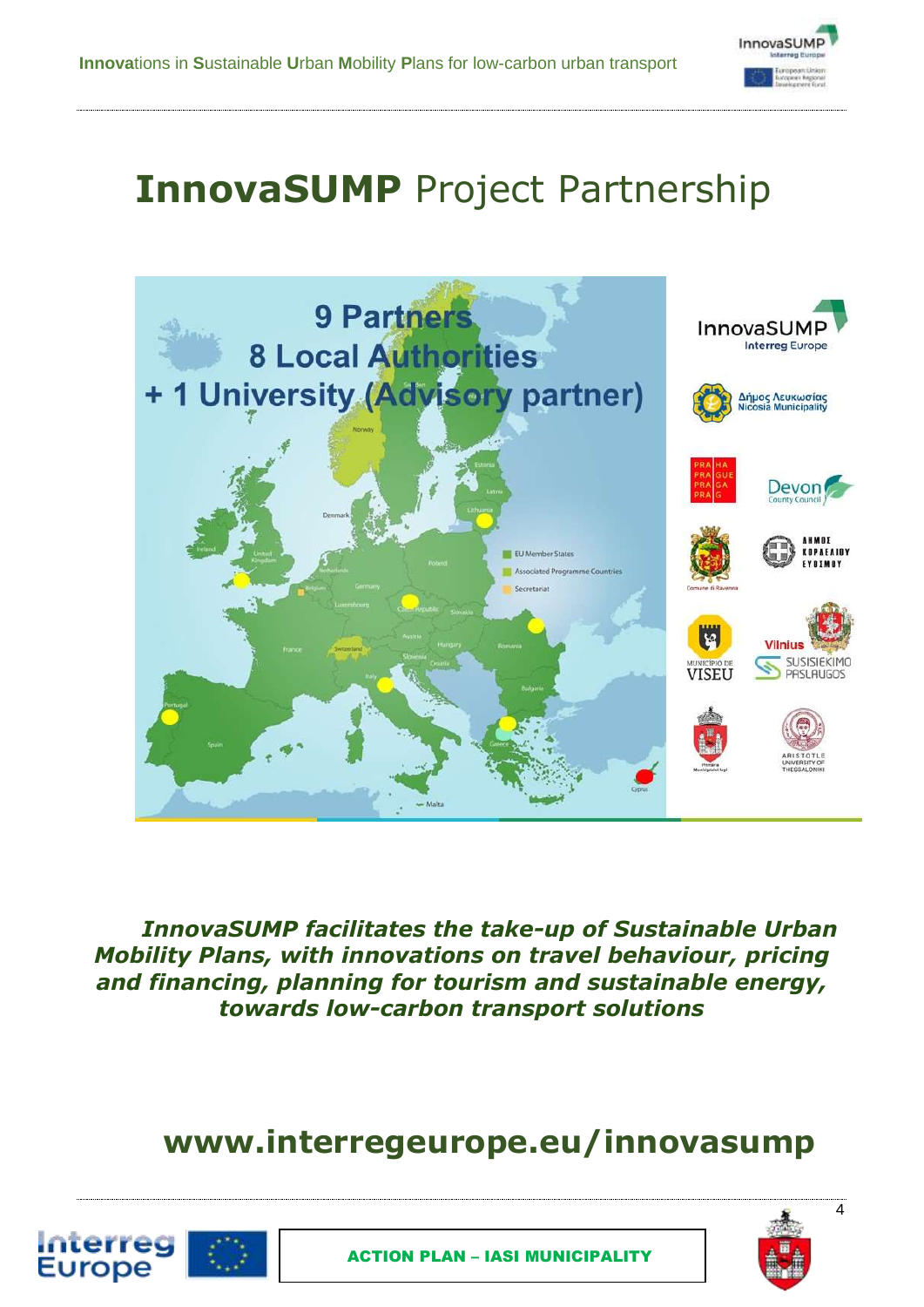

## *FOREWORD*



We need a clean Europe, a green Europe, with smart mobility, with a fair and intelligent administrative in permanent contact with the requests of the new European citizen. The quality of life and the quality of our environment need to be the main focus of our development strategies. I have seen already this trend implemented also by some companies in Iași. We are between the first cities in Romania which introduces a facility to promote the construction of "green buildings" and we intend to promote more and more ecological transport in the city.

These measures are completed with an extended plan to modernize the local and regional public transport in Iasi

area and we have started an ambitious program to renew the entire fleet of buses and introduce also electric buses, renew the tramway lines and wagons, introduce new advanced ticketing /pricing technologies, introducing public transport with Velo-sharing system, providing management measures of increasing flows of visitors during major events of the city, dedicated lanes for buses in some crowded areas of the city.

We try also to initiate a local and national program to promote the renew the private cars. The statistic is alarming, showing that more than 55% of private cars in Iasi are Euro 3 or below Euro 3 standards It seems that Romania has the oldest privates cars in Europe and real, urgent measures have to be taken through new legislation and exchange of good practices between European cities.

European cooperation is an important vector to promote change, to exchange of knowledge and expertise, to find the common best solution to improve our life quality and our day-to-day actions.

### **Mihai CHIRICA Mayor of Iași, Romania**

Interreg **Europe** 

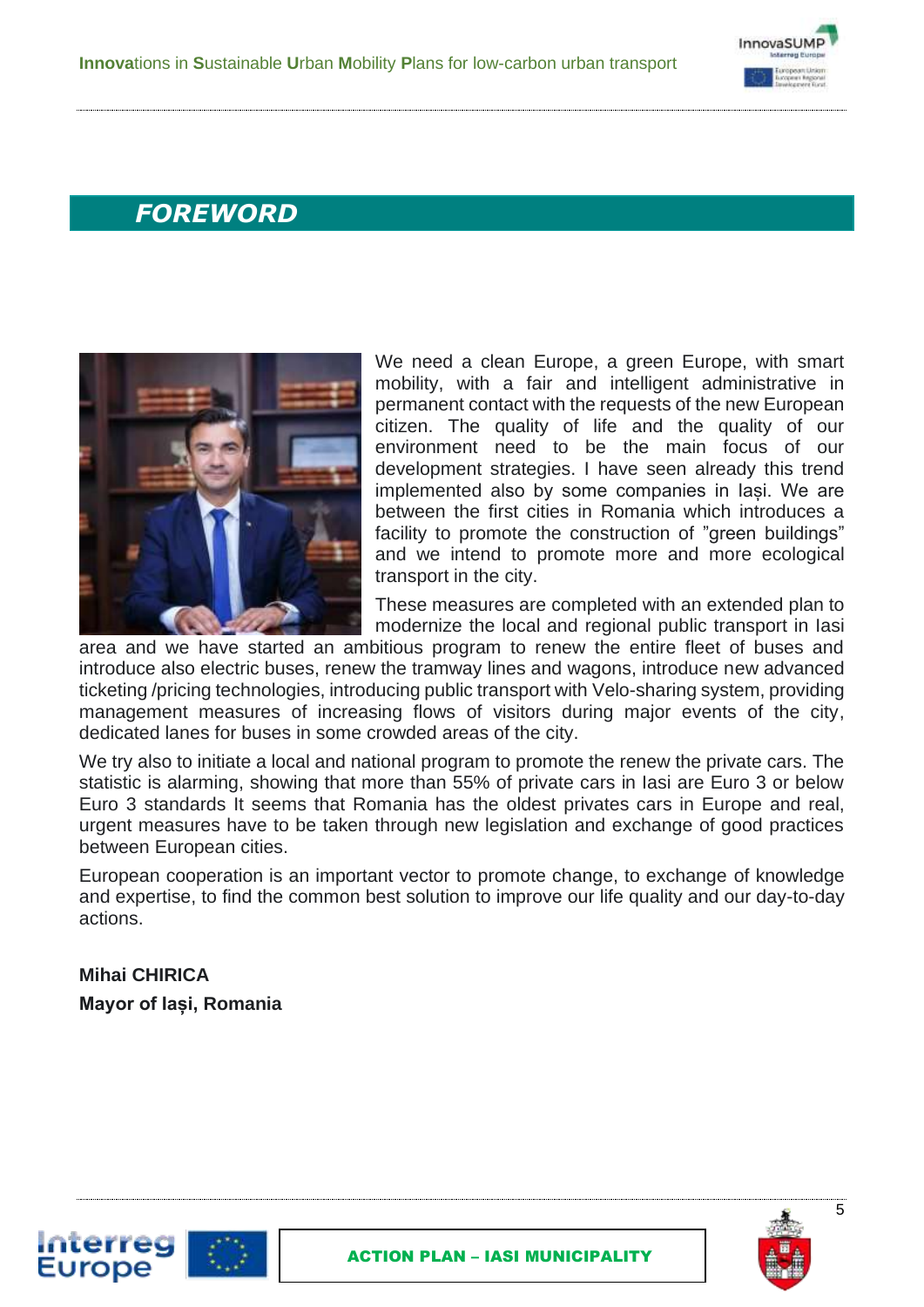

# *Acknowledgements*

This Action Plan forms a part of the InnovaSUMP interregional cooperation project. It is developed with co-funding support from European Regional Development Fund and made possible by the Interreg Europe programme.

# *Authored by:*

**Elena FARCA, Project coordinator for Iasi Municipality, Romania**

**Electromicina Agency, Iași**

We are also grateful to the following institutions for their assistance in the development of this publication:

*Public Transport Company (CTP) Iași*

**Interreg Europe** 

*TramClub Association - [Asociaţia Pasionaţilor de Transport Public Tramclub Iaşi,](https://www.facebook.com/tramclubiasi/?__tn__=K-R&eid=ARBrXrUXq-werAaX-7cOCX4lsdJ-poV4RubIZOwiUGtkV7vTYdXwAx918s-jmbPlw69Qz6Dw-OIcZuD5&fref=mentions&__xts__%5B0%5D=68.ARDANiAOse3WJsNwGfpP-ATprG5fmKxtfwX9_6Ikk9DxNVJvU6W9YEWgnfWVXGwzqjO6bcL6UnYLTSlJdgnnvBuNHdXlNnnmbZpT1kWNXOyZ2oHu09hGpvCDdpKUiReJHgNjvhpm73i58q0noWLg8Q2bgnQ8ANAKMu4jqGT0WqpC5HpgwMNDutySsGBQrZtP57U6ENTrtIeY3Oy4ZJfCDT0pybTBOVGhkr3JcclGfm1FjkqbCcUfgHJ8YRS_32Ci3bjxbR0HF-76ga8Anb__qGjD0kCnhg8j4dSXFKCJHadh1hRsDC_4lNd8zGQT5lLgK9RfRAwiyB5w4TMpv8cb_iSYUqX5C_CWwuEgnea6OZa754Guu0Y5gCBZUwDXXRbToftUAl4umU3XSHU-8vlLAL7RHL5l8cH6UR33FmQFCRaqsC6peWGrKDd9ov_UWC_IJwaeDkd6z6sXCsdtB8Uk7VY) "Al I Cuza" University Iași*



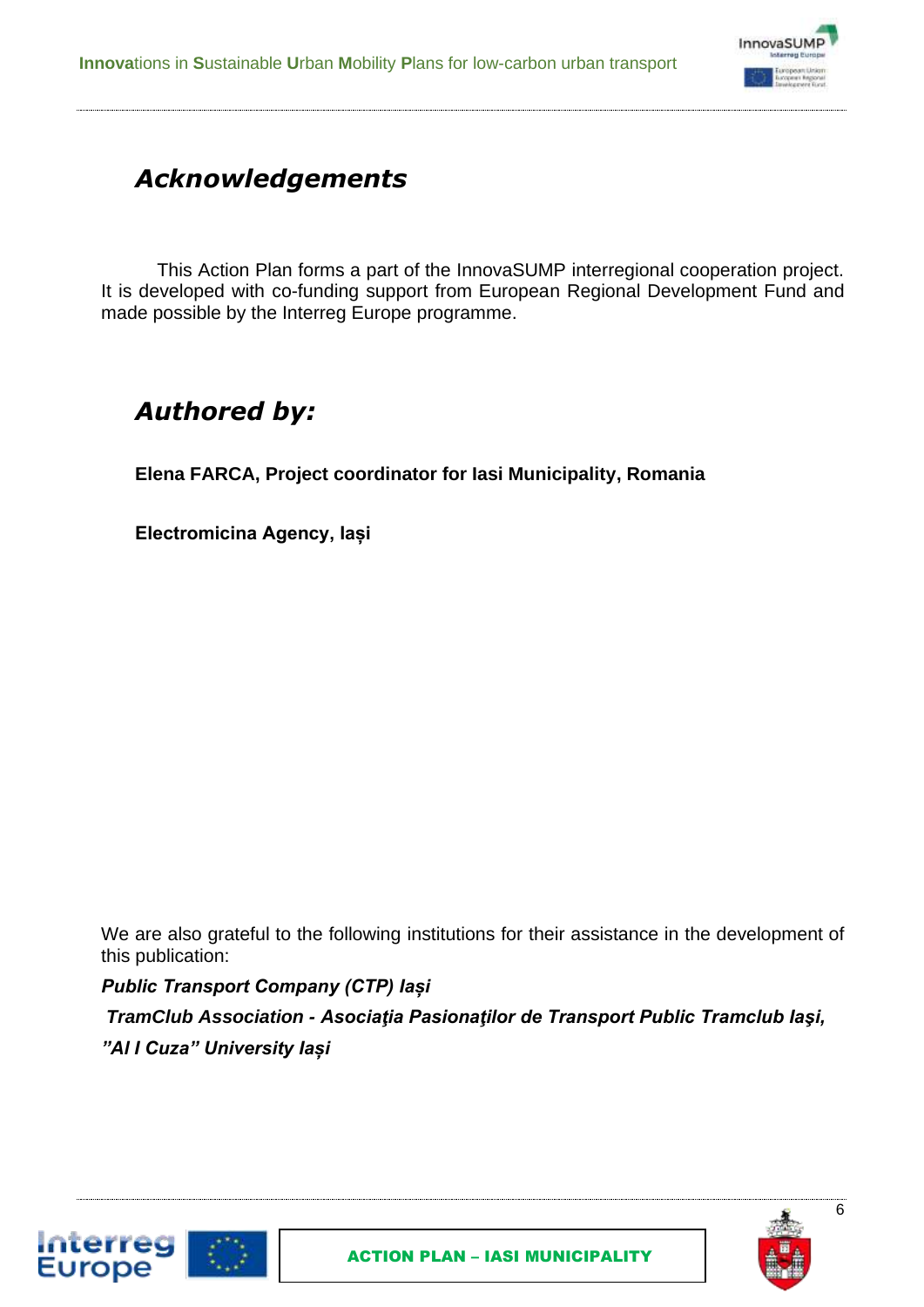

### *Contents*

Interreg<br>Europe

| <b>CONTENTS</b>                                                                    |  |
|------------------------------------------------------------------------------------|--|
|                                                                                    |  |
|                                                                                    |  |
|                                                                                    |  |
|                                                                                    |  |
|                                                                                    |  |
|                                                                                    |  |
|                                                                                    |  |
|                                                                                    |  |
|                                                                                    |  |
|                                                                                    |  |
| Action 1: Alternative mobility system using bicycle stations: lasi Velo-City19     |  |
| Action 2: Transport management and E-ticketing system in lasi Metropolitan Area 20 |  |
|                                                                                    |  |
|                                                                                    |  |
|                                                                                    |  |



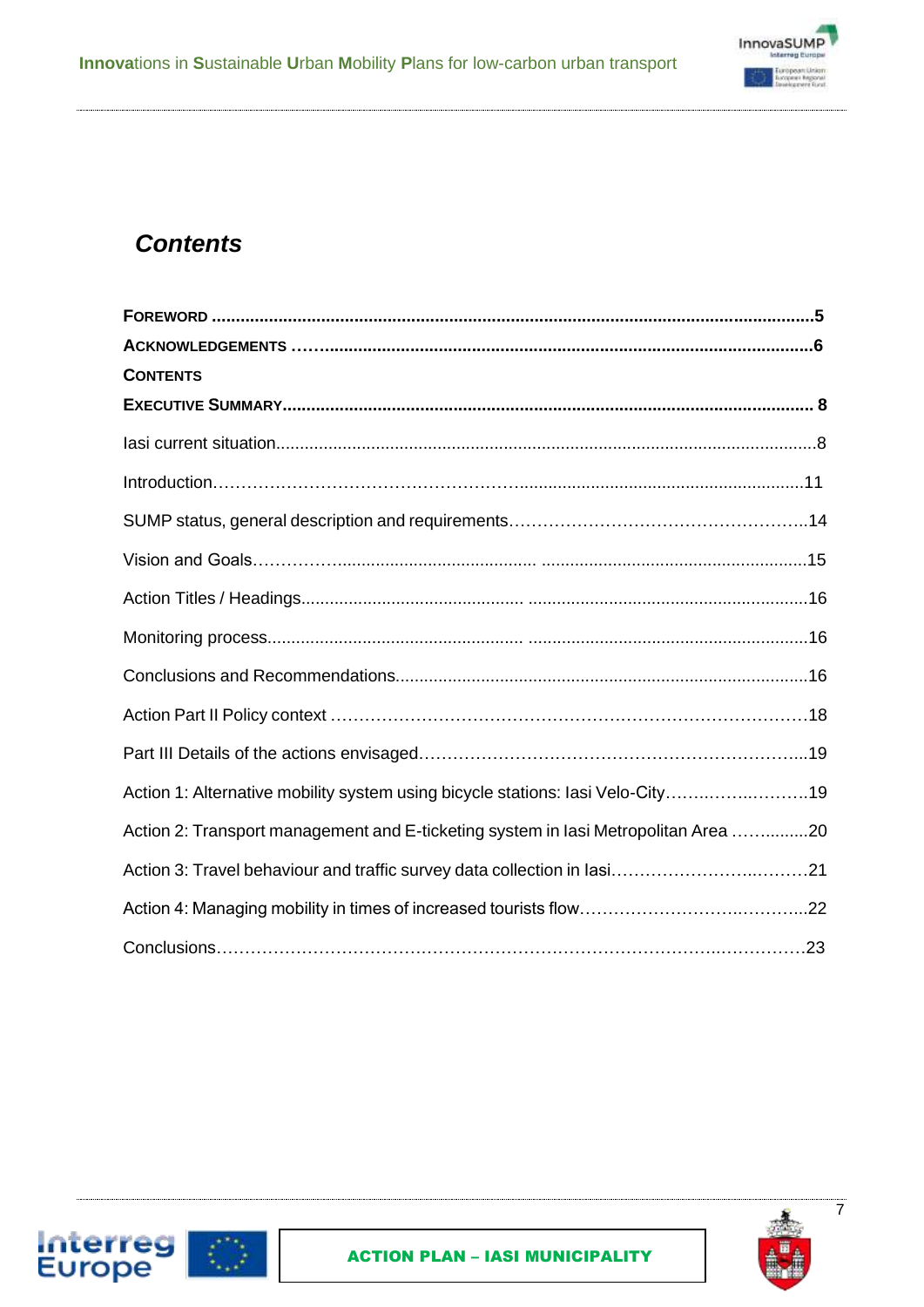

### **Executive summary**

### **Current situation - Public transport in the city of Iasi**

The particularity of Iasi is that public transport network is quite dense in the city center and the trams network offers high accessibility in crowded areas around the city. A high density of services exists along the East – West axes, North from the city center. The outer areas from the South (where trams infrastructure is currently being rehabilitated), from South-East to South-West is defined by a small number of public transportation services.

In Iasi, there is a single transport company operating, founded by the Local Council in 2016, called The Public Transport Company of Iași (SCTP Iasi), with a fleet characterized by: **152 trams**, with differences of over 50 years between the oldest and the newest one; the bigger part of this fleet (58%) has been manufactured between 1990 and 1999; **146 buses**, out of which 100 are newly purchased between 2016-2018 (Euro 6 standard for CO2).



Municipality of Iasi public transport network. Source: <https://www.sctpiasi.ro/harta>

For a long time, the means of payment for public transport system was based on tickets and passes for one or two routes. This system limits the transfer possibility between the routes and therefore does not facilitate an efficient setup of the networks that are now based on increasing the number of lines on the main routes, making it desirable to introduce certain options based on hourly intervals.



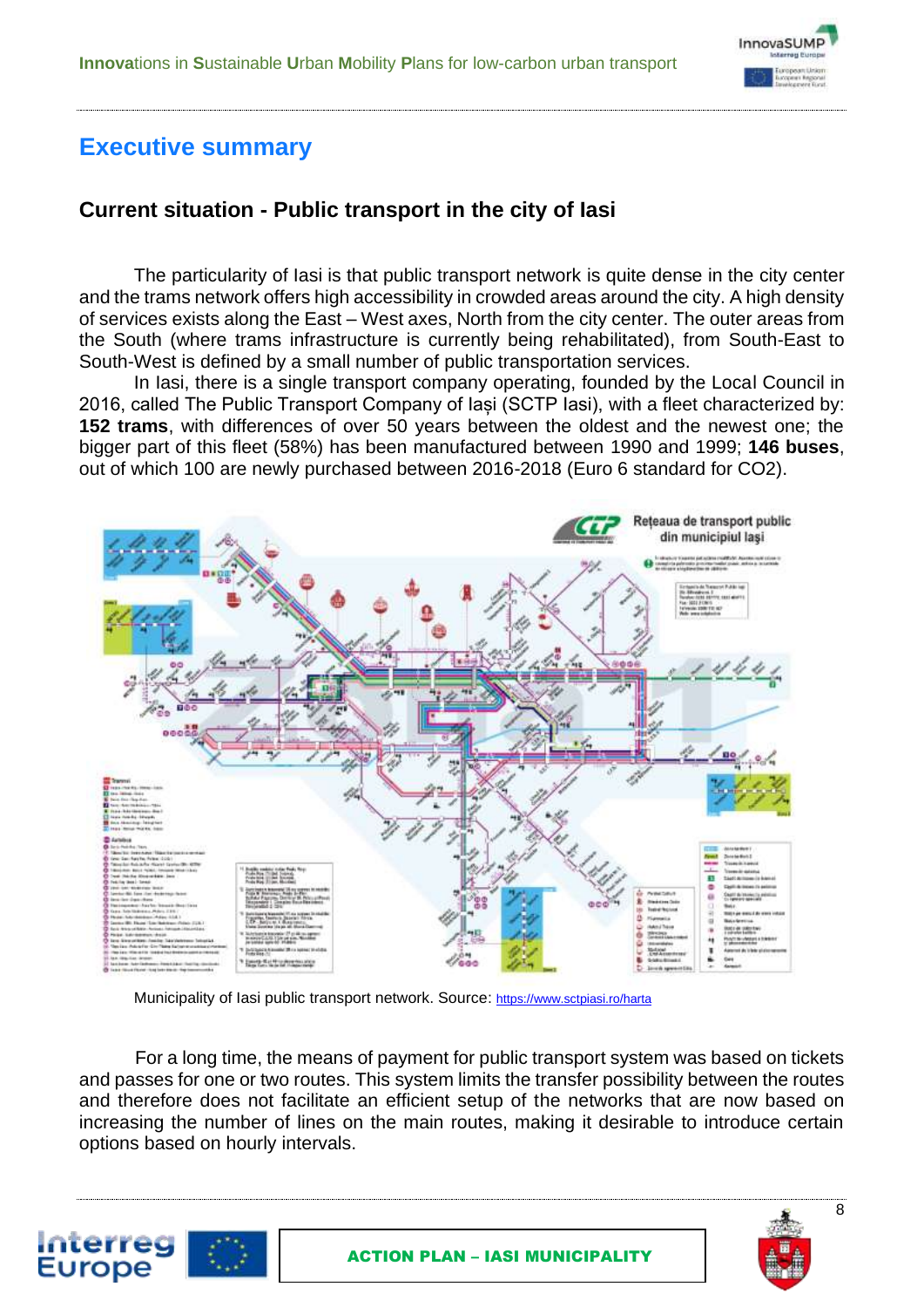



Since 2016 the City of Iasi has accomplished an ambitious plan called **A new beginning for public transportation in Iasi** for modernizing public transport - by purchasing Eco buses (Euro 6), modernizing payment system and information facilities – which will be continued in the following years by purchasing electric buses and trams.

The project involved the implementation of a sustainable and efficient public transport in Iasi by adopting the following measures: acquisition of low carbon emissions buses and trams along with a new extension of tram network line and development of SMART public transport.

The public transport in Iasi had serious *deficits* due to a very old fleet (over 20 years old buses and trams), with serious local air *pollution* impacts and low comfort degree. The buying ticket options was limited to kiosks or ticket point of sale placed in only a few stops, which made the purchase process really difficult and unreliable. These aspects turned public transport into an unsustainable and unappealing one for passengers and under this circumstance the public transport company revealed *passenger loss in the past years. As the number of cars on road has increased incrementally resulting in higher congested traffic and*  very high *levels* of *air pollution was putting Iasi on the most polluted cities in the country map, it was imperative to adopt and implement urgent measures regarding the public transport services in Iasi.*

*The new Municipal* elected *officials of Iasi City Hall decided to implement a highly ambitious plan regarding a* sustainable transport and modernization of urban transport in the city, under one platform called *A new start for the public transport in Iasi*, in order to invest in new transport technology and management of urban traffic.

The need to new purchase for buses emerged from questionnaire-survey based community consultations, conducted through neighborhood centers, as well as in public audiences given by Mayor and Deputy-Mayors.

#### *Project objectives*

Increased amenity and usability of public transport by offering high quality services, through the *acquisition of new means of transport and new technology for a more sustainable public transport and improved payment* experience in public *transport*.



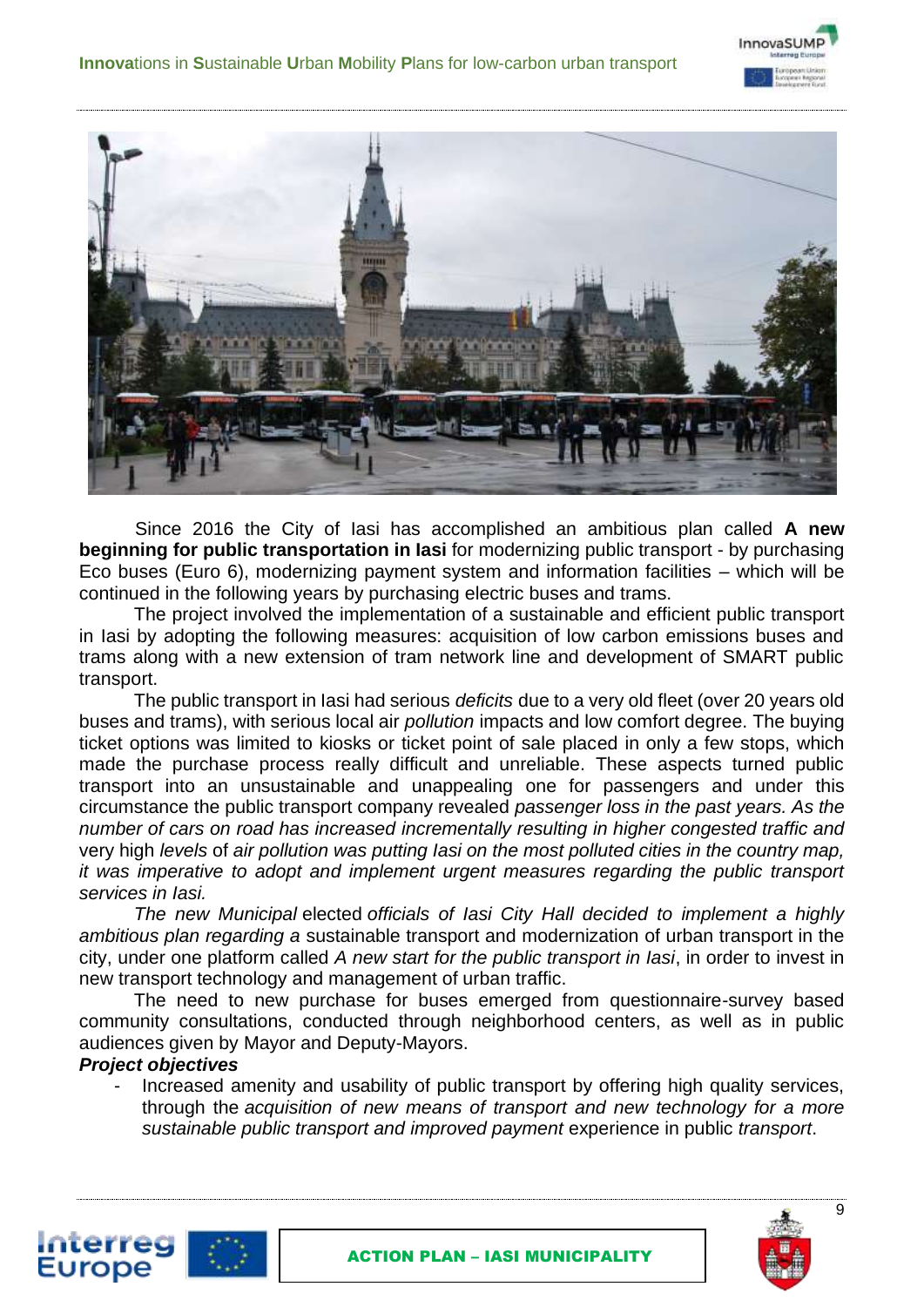

- Real-time geolocation of each public transport vehicle, allowing traffic charts to be adjusted according to the urban mobility dynamics and to better predict the vehicle *arrival* times to points on its route, with the help of transportation app Moovit.
	- Alternative mobile payment system and increased accessibility to services especially for the young customers – heavy users of smart tech apps and services, the city of Iasi being a recognized university center with growing student population. The development of such mobile payment application for travel tickets in order to encourage people for using public transport meets the passenger requirements and needs, as a forward-thinking transport solution need to affect the public transport of today
	- Increased passenger safety and comfort through video surveillance and real-time information panels

Accurate real-time information, mobile optimized applications, route planners and electronic ticketing are therefore some of the features that help the traveler and encourage people to choose public transportation. Leveraging advanced technology in public transport is a game changer that could make it people's preferred form of travel.

Modernization Project Results: Outputs, Outcomes, Impact

High performance buses

The biggest measures regarding the modernization of public transport in Iasi were applied in 2016. At that time, The City Hall of Iasi bought 12 new buses, out of which 8 buses are Euro Bus Diamond and 4 buses are Isuzu, the Citiport model. In 2017, the Municipality bought another 88 new Isuzu buses, fully equipped with modern facilities and increased comfort to passengers. The buses have an Euro 6 engine, the most advanced ecological technology available at European level for Diesel, providing a high-performance air-conditioning system in both summer and cold season. Vehicles have *low*-*floor* bus entrance and ramp stowed, making it *accessible for people with disabilities*. Automatic *Passenger Counting* System is used *to* determine and effectively managing the resources. The last batch of buses was put into circulation at the beginning of 2018.

 $\checkmark$  New price plan & ticketing system In July 2018, a new price plan was deployed, designed to encourage people to choose public transportation in Iasi. The most important advantage for passengers is the ability to plan multi-destination trips with the same ticket.

The main change was for the monthly pass, available for all routes in Iasi Metropolitan Area for unlimited *bus* and tram journeys with one single applicable transport *fee of 80 lei/month. Also, the standard ticket received a 120 minutes transit time after validation*  for unlimited *bus* and tram journeys for all routes.

- $\checkmark$  Online tickets and monthly passes In August 2018, an online payment alternative was introduced: 24pay mobile app - a simple e-wallet that allows passengers to make cashless purchases, by scanning a mobile QR code or using mobile NFC technology found inside means of public transport and outdoor, on transit shelters city maps. In order to create a more convenient and seamless travel experience, tickets and monthly passes can be bought anytime, without worrying about having exact change or finding a ticket point of sale. Passengers have to just enroll their credit card, scan the QR code or NFC tag and confirm the payment. The Public Transport Company provided over 40.000 cards for students in Iasi which can be used to purchase low-cost travel tickets through 24pay platform in order to encourage them to choose public transport.
- $\checkmark$  Tickets directly from the means of transport, using contactless card



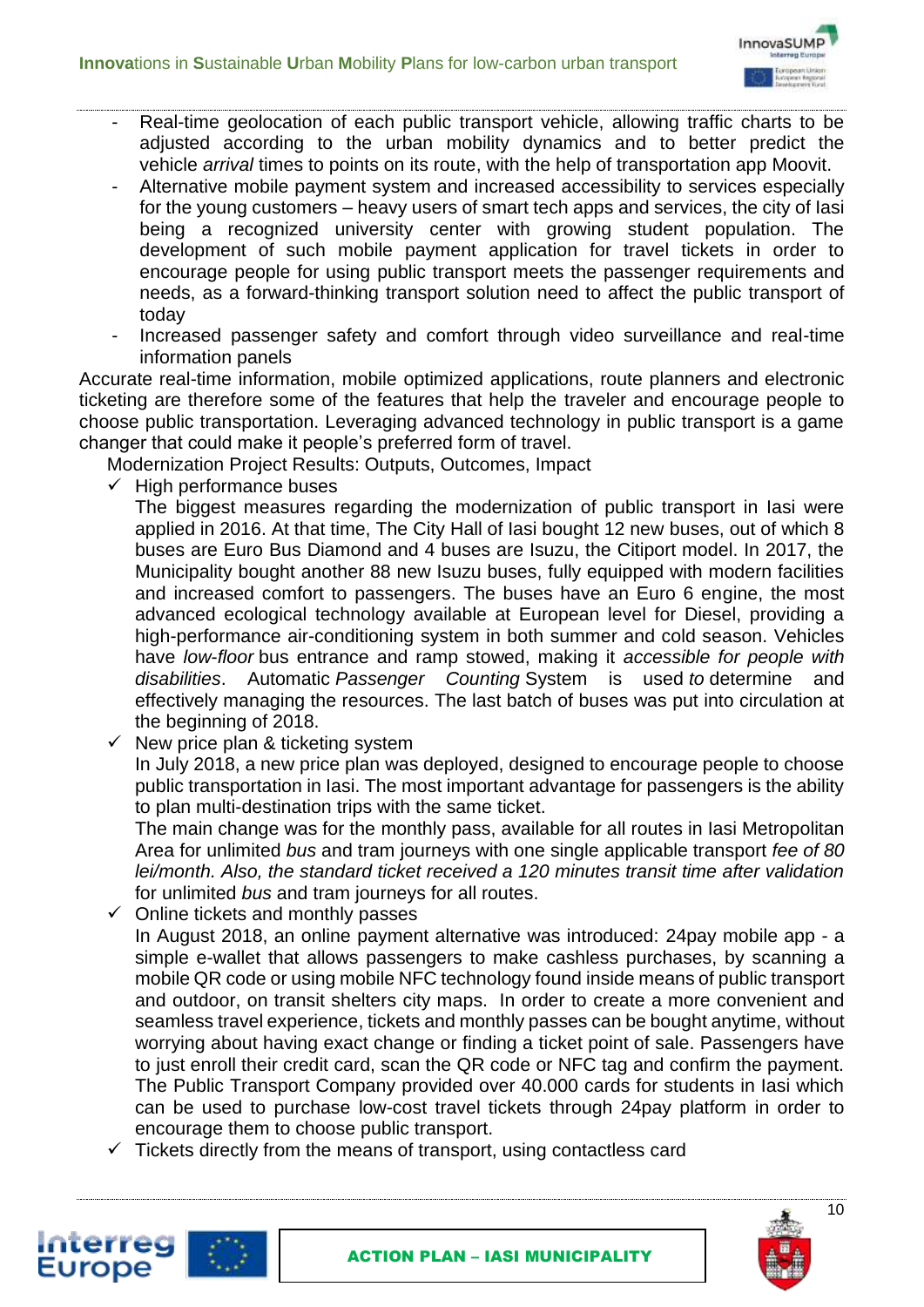

In January 2019, the procedures were started for implementing a new tickets payment system. Throughout a partnership with BCR and Telekom, POS machines were placed in all means of transport. It only requires the contactless card to be drawn near the device in order for the ticket to be printed. The POS prints a receipt where date, time and validity period of the ticket (120 minutes) are stated.

Free Wi-Fi during the journey Starting from February 2019, in all the means of transport (approx. 150), passengers can use wireless internet for free. Connection to the network was made available throughout The Public Transportation Company Iasi, supported by Iași City Hall. In order to benefit from the internet connection during the trip, a single registration of the user on the platform is necessary. Further on, the passenger's device will automatically connect to the network when using the mean of transport. Once this program was implemented, there has been a significant increase in the number of passengers compared to the previous years and a higher interest regarding public transportation. Replacement of 100 old, air polluting buses with the same number of Euro 6 buses has a direct and positive impact in benefits toward the environment and passengers' comfort.

Shortly put: a high number of over 80.000.000 rides per year in Iasi, in modern, rapid and efficient public transport conditions.

- $\checkmark$  Staying permanently in touch with the travelers Feedback from travelers is one of the most important tools in order to improve the quality of the services provided. Therefore, social media accounts were created, such as Facebook, Instagram, YouTube, LinkedIn and Pinterest. These platforms are used for sending to the public useful information as for real time dialogue (chat). Social media platforms are also a useful tool for measuring the satisfaction degree towards the services provided. Periodically, online surveys (http://sctpiasi.ro/) are released to adjust and improve measures taken using a data collection strategy.
- $\checkmark$  Public awareness campaigns, especially for special events for example: European Mobility Week.





Interrec **Europe**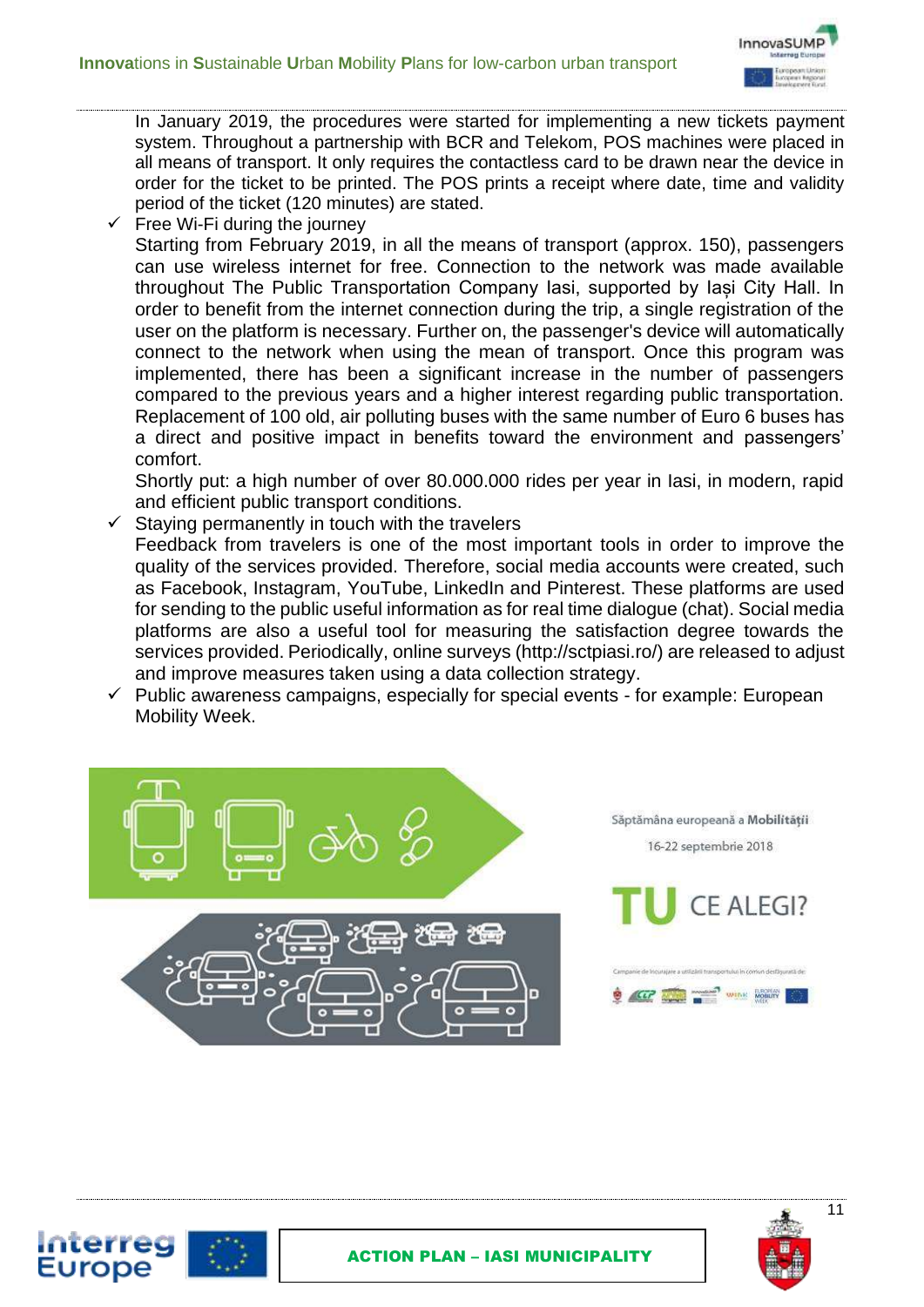

# **Executive Summary**

#### *Introduction*

This document is a short version in English of the Actin plan developed (in Romanian Language) by the Municipality of Iași, accordingly with the Sustainable Urban Mobility Plan for Iasi Metropolitan Area and the Good practices identified in the frame of InnovaSump Project *InnovaSUMP - Innovations in Sustainable Urban Mobility Plans for lowcarbon urban transport*, financed by INTERREG Europe Program.

**Contribution of InnovaSUMP Project - Innovations in Sustainable Urban Mobility Plans for low-carbon urban transport financed by INTERREG Europe Program** to the development of sustainable mobility in Iasi City

#### **Major themes and Good practices identified in the frame of InnovaSUMP Project**

InnovaSUMP Project proposed in the Application form the following enhancements & innovations to the SUMP methodology are proposed to be included & furth er developed / incorporated as part of this project:

I. Inclusion of travel behavior research & potential user response analyses for new & emerging systems, technologies, policies & measures **(***Travel Behavior Change*): - Good Practice *GP1 -Use of Travel Behavior Surveys for the Prague Transport Model*  [\(https://www.interregeurope.eu/policylearning/good-practices/item/1780/use-of-travel-](https://www.interregeurope.eu/policylearning/good-practices/item/1780/use-of-travel-behaviour-surveys-for-the-prague-transport-model/)

[behaviour-surveys-for-the-prague-transport-model/\)](https://www.interregeurope.eu/policylearning/good-practices/item/1780/use-of-travel-behaviour-surveys-for-the-prague-transport-model/)

II. Integrating pricing & financing measures (inc. urban road pricing/congestion charging and hypothecation of revenues for sustainable mobility / PT investments) **(Pricing and Financing**) – Good Practice *GP2 TransPrice: Trans Modal Integrated Urban Transport Pricing and Financing* [https://www.interregeurope.eu/policylearning/good practices/item/2452/](https://www.interregeurope.eu/policylearning/good%20practices/item/2452/%20transprice-trans-modal-integrated-urban-transport-pricing-and-financing/)  [transprice-trans-modal-integrated-urban-transport-pricing-and-financing/](https://www.interregeurope.eu/policylearning/good%20practices/item/2452/%20transprice-trans-modal-integrated-urban-transport-pricing-and-financing/)

III. Incorporation of planning for visitors at tourism destinations, for sustainable mobility of tourists, particularly at peak demand resorts, including accessibility to destinations by sustainable transport modes & improved intermodality between access travel to & mobility within destinations, for seamless travel Bes(**Sustainable Tourism Mobility**): [https://www.interregeurope.eu/policylearning/good-practices/item/989/multimodal-tourist](https://www.interregeurope.eu/policylearning/good-practices/item/989/multimodal-tourist-hubs/)[hubs/](https://www.interregeurope.eu/policylearning/good-practices/item/989/multimodal-tourist-hubs/)

IV. Integration of SEAP & SUMP processes. Our priority pilons/themes to be included and developed by partners in the frame of good practices exchanges (*SUMP-SECAP Integration*): Good practice GP4: Harmonizing SUMPs and SEAPs - SECAPs Guidelines [https://www.interregeurope.eu/policylearning/good-practices/item/2447/harmonising-sumps](https://www.interregeurope.eu/policylearning/good-practices/item/2447/harmonising-sumps-and-seaps-secaps-guidelines/)[and-seaps-secaps-guidelines/](https://www.interregeurope.eu/policylearning/good-practices/item/2447/harmonising-sumps-and-seaps-secaps-guidelines/)

Beside these four themes from the Application Form, some other good practices have been identified, so Iasi choose these Good Practices to get inspired:

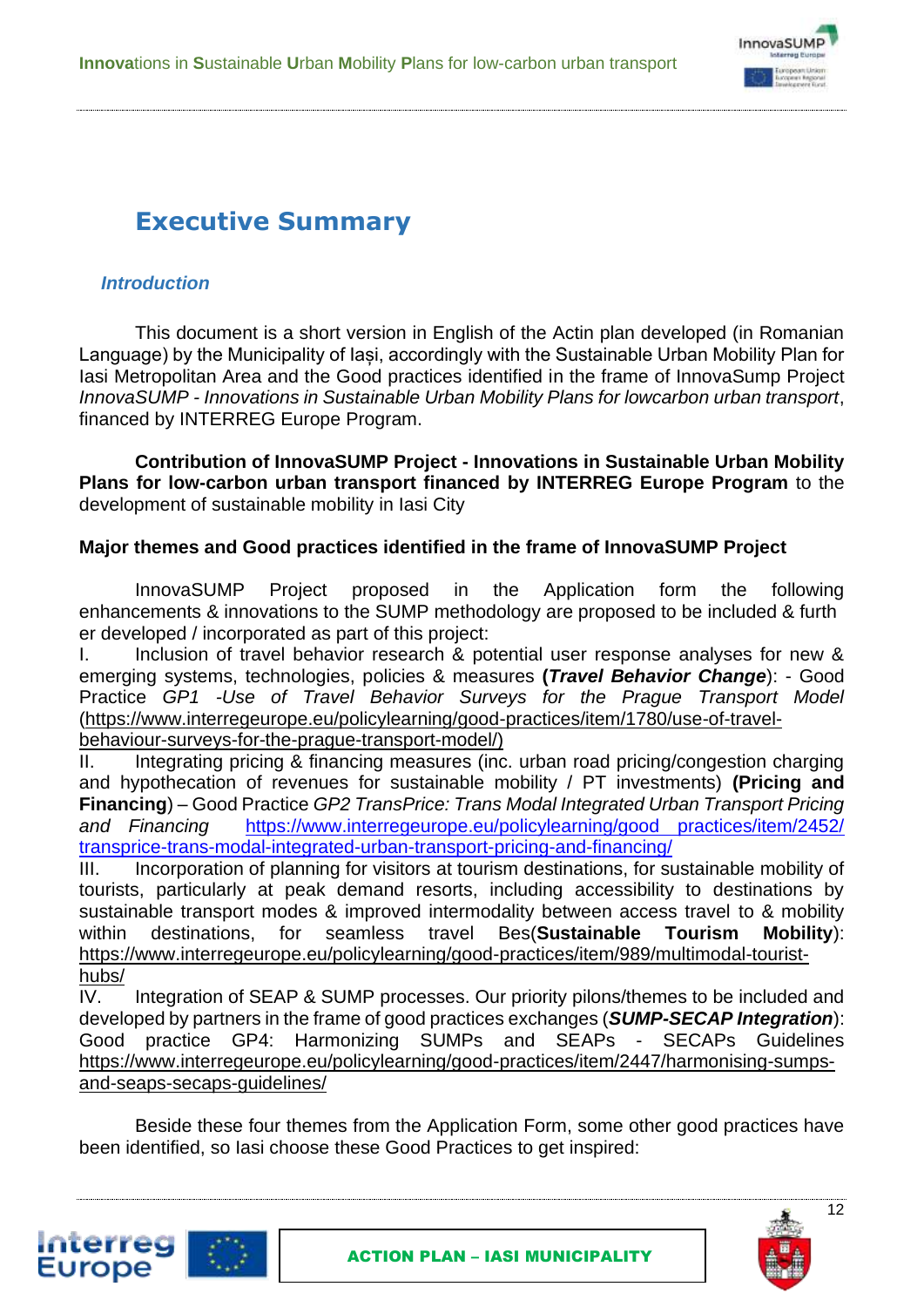

**GP1.** *Use of Travel Behavior Surveys for the Prague Transport Model* - The paper presents the transport model of the City of Prague used by Technical Administration of Road of the City of Prague (TSK) and travel behavior and traffic surveys that are purchased for the transport model. The surveys are carried out repeatedly in different time cycle. The outputs enter into the transport model made in the software PTV Visum. The model is used for many tasks in the transport planning in the City of Prague and in adjacent areas of the Central Bohemian Region. TSK in cooperation with Prague Institute of Planning and Development performs, inter alia, transport forecasts for almost all infrastructure projects in public and road transport. The results of the travel behavior surveys are also important for describing the current state of demand in passenger transport in Prague and its surroundings. Thanks to the regular repetition of these surveys we can also observe changes in the travel behavior over time. This study of travel behavior of users is important also for Iasi City, which is in a period of modernization pf public transport and need clear statistics and data to correctly dimensionate the public transport.

#### *GP2 TransPrice: Trans Modal Integrated Urban Transport Pricing and Financing*

The TransPrice philosophy is to establish a trans modal, integrated pricing and financing regime for urban transport. Iasi Municipality is starting implementing the smart ticketing solutions in order to allow the use of all means of transport with the same ticket, in a frame of time, accessible for everyone.

#### **GP3. Multimodal Tourist Hubs in Ravenna, Italia**

<u>Interreg</u> **Europe** 

Tourist buses used to reach the limit of Ravenna LTZ (Low Traffic Zone) through many gateways, often using unsuitable roads and generating traffic jams and danger both for tourists and citizens. At the same time, some areas close to the city center have been devoted to welcome visitors, giving them facilities like wi-fi, wc, and information in a safe and comfortable place. These areas have been called "Multimodal Tourist Hub" (MTH) because not only they are connected to the city center thanks to accessible for all. A similar model has been experienced temporarily by Iasi Municipality during the visit of His Sanctity The Pope Francisc to Iasi on June 2019 to handle to enormous number of incomers to the event.

**GP4: Harmonizing SUMPs and SEAPs - SECAPs Guidelines** This GP is not tackled on this Action Plan for Iasi but will be used after Action 4 implementation, when a special strategic document combining SUMP and SEAP will be designed, adapted to new public transport profile, based on electric mode

**GP5.** *Council for promoting bicycle use* **in Nicosia, Cyprus**. The adopted new legislation at local and national level to encourage cycling provides rules for the bicycle use and cycle lane. Some of the most important rules for the safety of the cyclists are that they must use the left side of the roads, also important communication campaigns for bicycle use, especially during the European Mobility Week. This GP model is interesting for Iasi together with other GP (GP6-Ecotrails in Portugal) and models of bicycle use as public transport in Exter and Thessaloniki, so a special action is included in the Action Plan

**GP6 Ecotrails in Portugal: the case of Ecotrail of Dão (Ecopista do Dão)** The old railway line of Dão, which established the connection between the Municipalities of Santa Comba Dão, Tondela and Viseu, was deactivated several decades ago, suffering a progressive degradation. The Ecotrail of Dão (Ecopista do Dão) resulted from the transformation of this old railway through a cooperation project between the three Municipalities and REFER (entity responsible for the infrastructure).Thus, the old railway

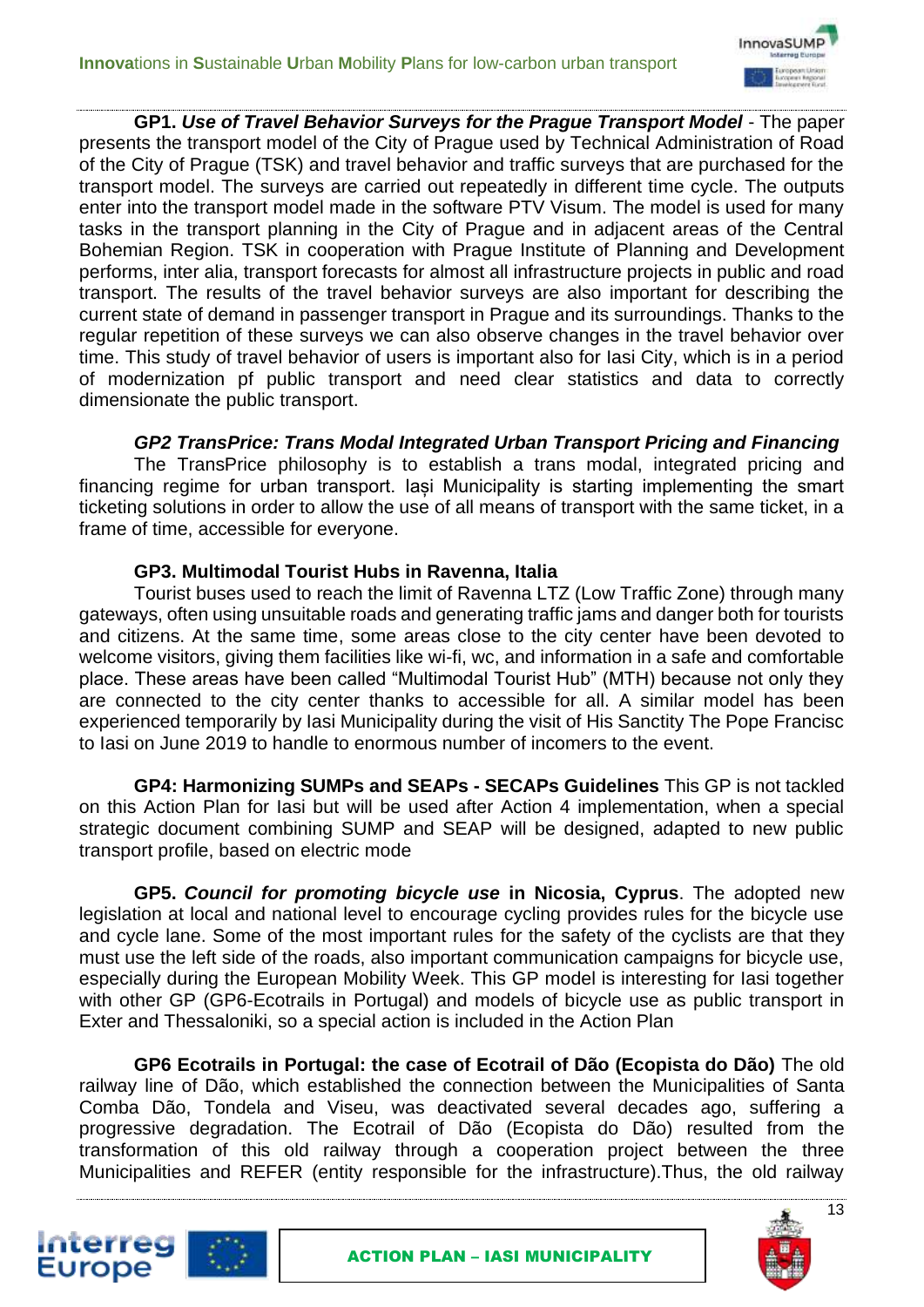

platform was adapted, giving rise to the largest Ecotrail (Ecopista) of the country, with 49 Km, covering the three municipalities and integrated in the National Network of Ecotrails After decades of abandonment, the Ecotrail (Ecopista) is now destined for public use, with several purposes: mobility, leisure, sports, recreational activities, cultural and environmental protection, promoting sustainable tourism.

**GP7 Exeter Engaged Smart Transport** aiming to reduce car use through targeted information provision, i.e. weather and traffic. The surveys also asked stated preference questions to identify how much receiving information would affect their choice of travel mode information would affect their choice of travel mode to their place of work/study. These responses were then used as the basis of a statistical model to quantify how much different factors influence day-to-day transport mode choice within each group. This GP together with GP1 will be adapted by Iasi Municipality and included in Action Plan (Action 3)

Also, even if not included by the project partners in the list of Good Practices, during study visits, project meetings and Staff exchanges other models of good practices have been identified by Iasi Municipality and included in its Action Plan, such as electric public transport (buses, tramways, bicycles), e- ticketing system.

The InnovaSUMP project's aim is to facilitate the take-up of innovative Sustainable Urban Mobility Plans (SUMPs), focusing on regions and cities of low SUMP involvement to date, by providing expertise and sharing the good practices, stimulating exchanges and innovations, thus generating a strong commitment to sustainable urban mobility with lowcarbon transport of all partners European cities.

InnovaSUMP's overall goal is to stimulate Inclusion of innovations on travel behavior, pricing and financing, planning for tourism and sustainable energy, towards low-carbon transport solutions, in the methodology of Sustainable Urban Mobility Plans. Additionally, through the program, partners have the opportunity to exchange knowledge and skills of their local authorities and stakeholders, propose innovations, improvements and developments at all stages of SUMP's and promote the implementation of sustainable mobility solutions based on low carbon and innovative transport strategies and policies

#### *Iasi SUMP status, general description and requirements*

Iasi SUMP is a strategic document issued on 2016 for the period 2017 – 2030 based on other strategic documents in the field, on the General Urban Plan for Iasi City, on public consultations and specialized analysis and programming issued during 2 years, after public consultations, experts and stakeholders brainstorming, consultancy contribution. The SUMP has been made with financial and technical support from the Romanian Ministry of Regional Development and European Bank for Reconstruction and Development. At that moment 8 SUMP have been undertaken for the 7 growth poles of Romania and for Bucarest, the capital.

Alle the measures included in Iasi SUMP address all the means of transport and all types of mobility, including pedestrians, public and private transport, freight, traffic flows, including all previous strategies for urban mobility.

Beside mobility, this SUMP horizontal

- Facilitate the access to all people to work places and services
- Improving safety and security
- Pollution reduction, gas emission aned energy comsumption reduction
- Increasing of cost efficiency for transport of people and freight



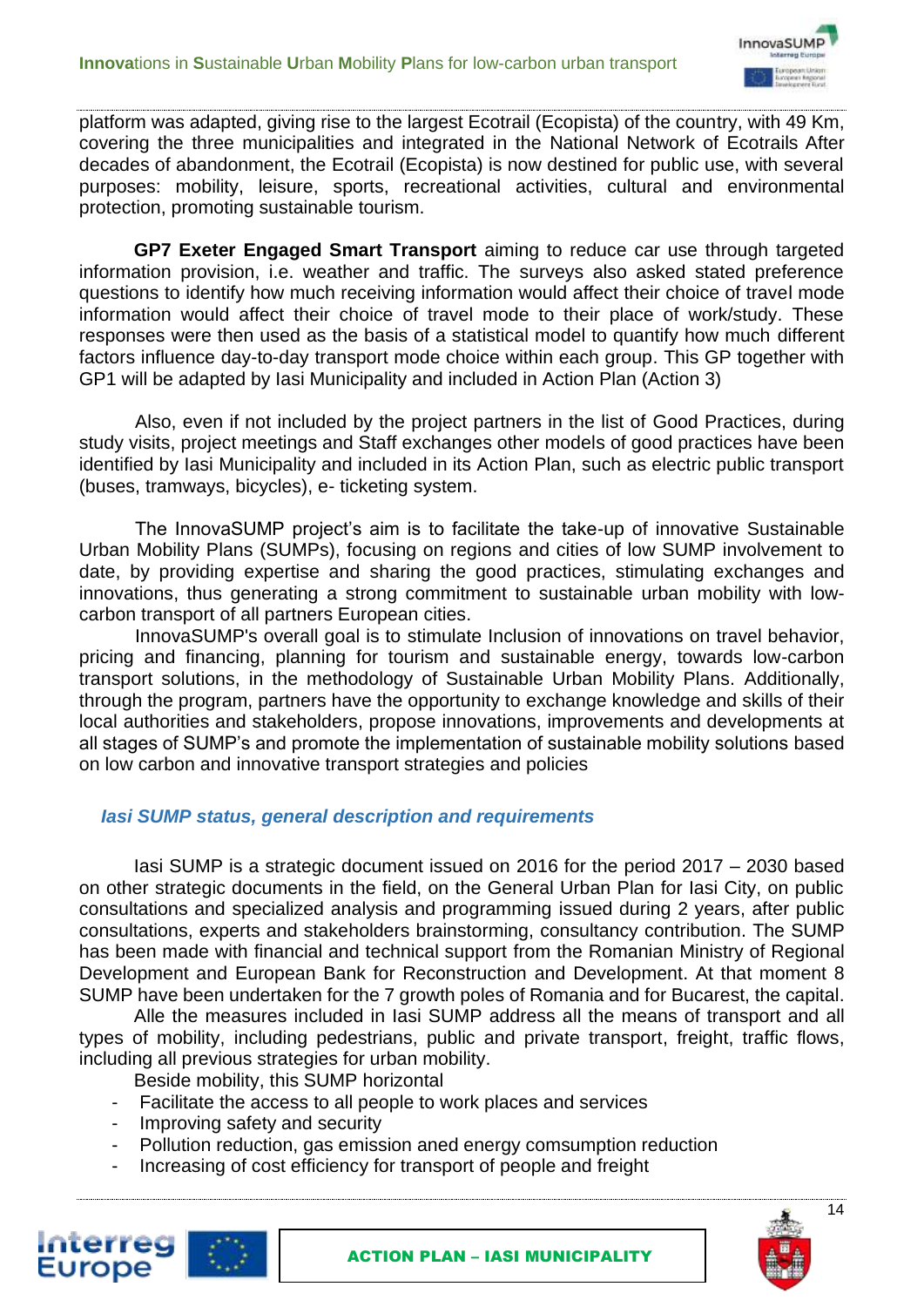

- Increasing of attractivity and quality of urbn environment

In opposition to the traditional way of planning transports in Romania, Iasi SUMP enhance the citizens and all stakeholders participation, various sector' policies coordination (transport, land use, environment, economic development, social field, health, safety etc) , at various level of decision-making and between various neighboring authorities on Iasi Metropolitan Area. This SUMP was a process of "planning for people with people".

Iasi SUMP targeted to provide a frame to the following strategic objectives:

- accessibility – for all citizens, to all destinations, to all the essential point/services - safety;

- environment – low pollution, low noise, reduction of CO2 and energy consumption;

- economic efficiency
- quality of life.

Iasi SUMP is targeting the following sectors, without being restrictive to it:

- **-** Public Transport
- **-** Alternative Transport (measures to increase cycling and walking infrastructure, facilities and communication)
- **-** multi‐modal transport/hubs,
- **-** urban safety
- **-** city traffic (congestion, parking issues) and transit
- **-** Urban Logistics,
- **-** Mobility management
- **-** smart transport approach

Iasi Sustainable Urban Mobility Plan (SUMP) concept has been promoted as a strategic integrative planning instrument for local authorities, not only for the city but for its entire Metropolitan area (16 small communities around Iasi City). The Plan is used to foster the balanced development and integration of all transport modes while encouraging a shift towards more sustainable modes of transport (car-sharing, cycling, electric transport, walking etc).

Iasi SUMP need to be permanently updated and re-adapted at the new evolutions of technologies and user demands in order to achieve key mobility goals, such as better air quality, improved accessibility and mobility, higher road safety, decreased traffic noise, and higher energy efficiency, and to increase the connectivity of the transport system and the overall quality of urban life. This is why exchange of good practices and experiences between various cities in Europe with different levels of implementation of SUMPS is a major key for learning, innovating and adapting process. Many European cities are thus lacking strong technical support and quality control for SUMPs from the national level, this is why European expertise is so vital. Also, various city characteristics, such as demographic and geographic aspects, financial capacities, expertise and political structures, are important context conditions for developing and implementing local SUMP.

#### *Vision and Goals*

Iasi SUMP's goal is improving and developing the accessibility in urban areas, providing high-quality and sustainable mobility and transport, increasing the standards of quality of life and environment.

The strategic vision and the mission of Iasi SUMP for public transport refer to improving the attractivity of current services, providing solutions more cost efficient, providing more accessibility to all transport systems for various categories of travelers, increasing the number of users of public transport, improving tramway infrastructure (which network covers quite well

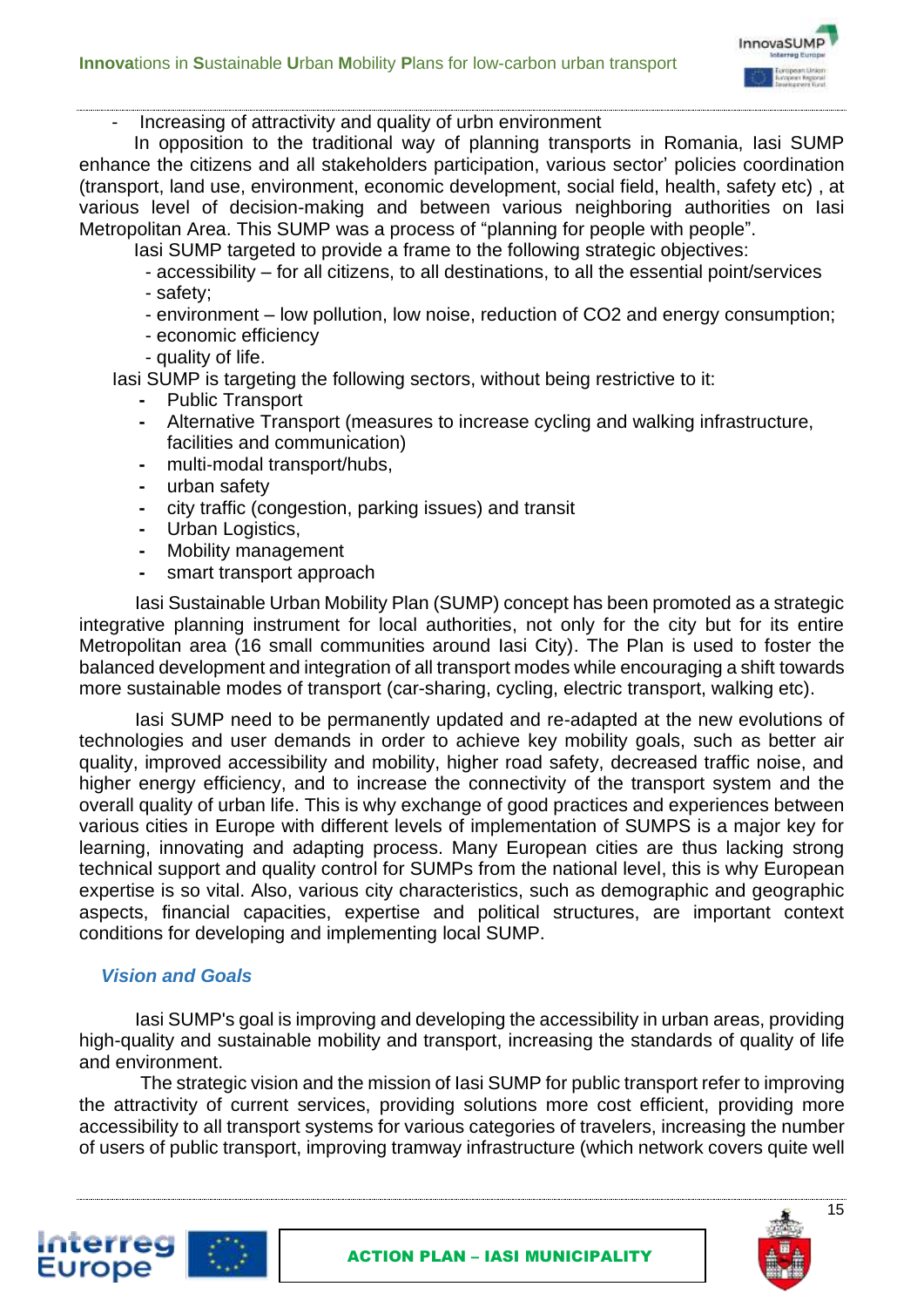

the city), improving bus/tram shelters (with smart solutions for users information's), increasing users safety and comfort, CO2 reduction in public transport

#### *Action Titles / Headings*

Proposed Actions to be according to Program specifications:

- **EXTION 1:** Alternative mobility system using bicycle stations: lasi Velo-City (New projects)
- **EXTION 2:** Transport management and E-ticketing system in lasi Metropolitan Area (New projects)
- **EXTION 3:** Travel behaviour and traffic survey data collection in lasi (Improved Governance)
- ACTION 4: Managing mobility in times of increased tourists flow (Improved Governance)

#### *Monitoring process*

**Interreg Europe** 

Monitoring plan will cover the of 7th – 9th period of project implementation. It will contain practical data collection with specialized personnel and based on digital statistics collected by various stakeholders (CTP, Traffic management system, Velo-city system) and its scientific approach/ analysis (users flows, passengers flows, traffic management, travel behavior, smallscale surveys). This monitoring process will contribute to improve Action plan measures implementation and provide a useful tool to decision-makers and stakeholders.

#### *Conclusions and Recommendations*

The main objective of these actions proposed in the Action Plan of InnovaSUMP is to update and improve the current status of Iasi SUMP. Through the proposed actions, some new projects will be introduced in our SUMP, bringing innovation and shared experience. The four actions will promote new sustainable low-carbon mobility modalities, travel behaviour analysis and change and enhanced solutions of traffic congestion management which will have a positive impact on the quality of life and environment.



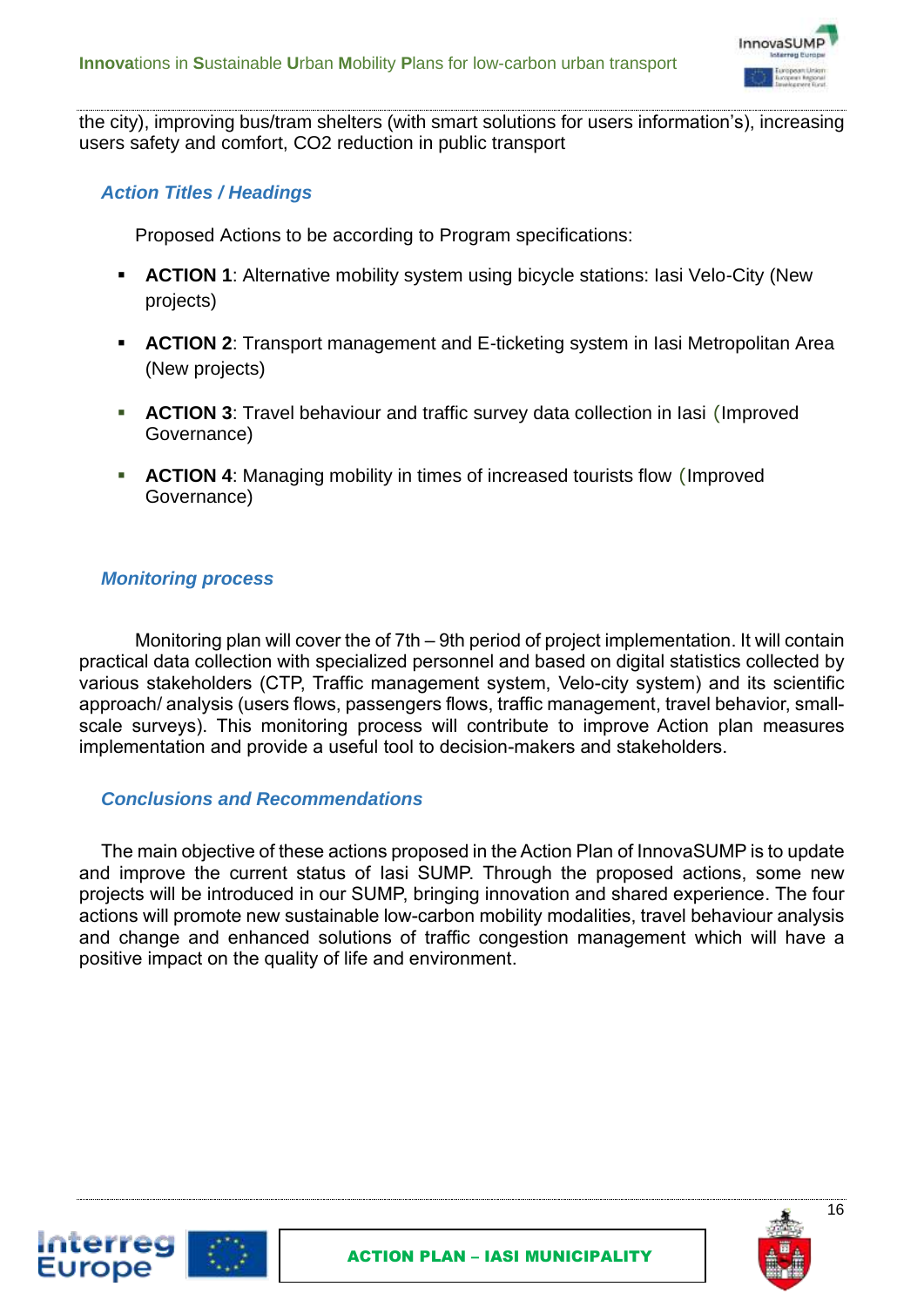

# **ACTION PLAN – MAIN CONTENT INTERREG EUROPE ACTION PLAN TEMPLATE**

### **Part I – General information**

**Project: INNOVASUMP**

**Partner organisation: IASI MUNICIPALITY**

**Other partner organisations involved (if relevant):**

**Country: ROMANIA**

**NUTS2 region: NORD – EAST REGION**

**Contact person: Elena FARCA, Project coordinator for Iasi Municipality email address: international.iasi@gmail.com phone number: +40 720 550 432**



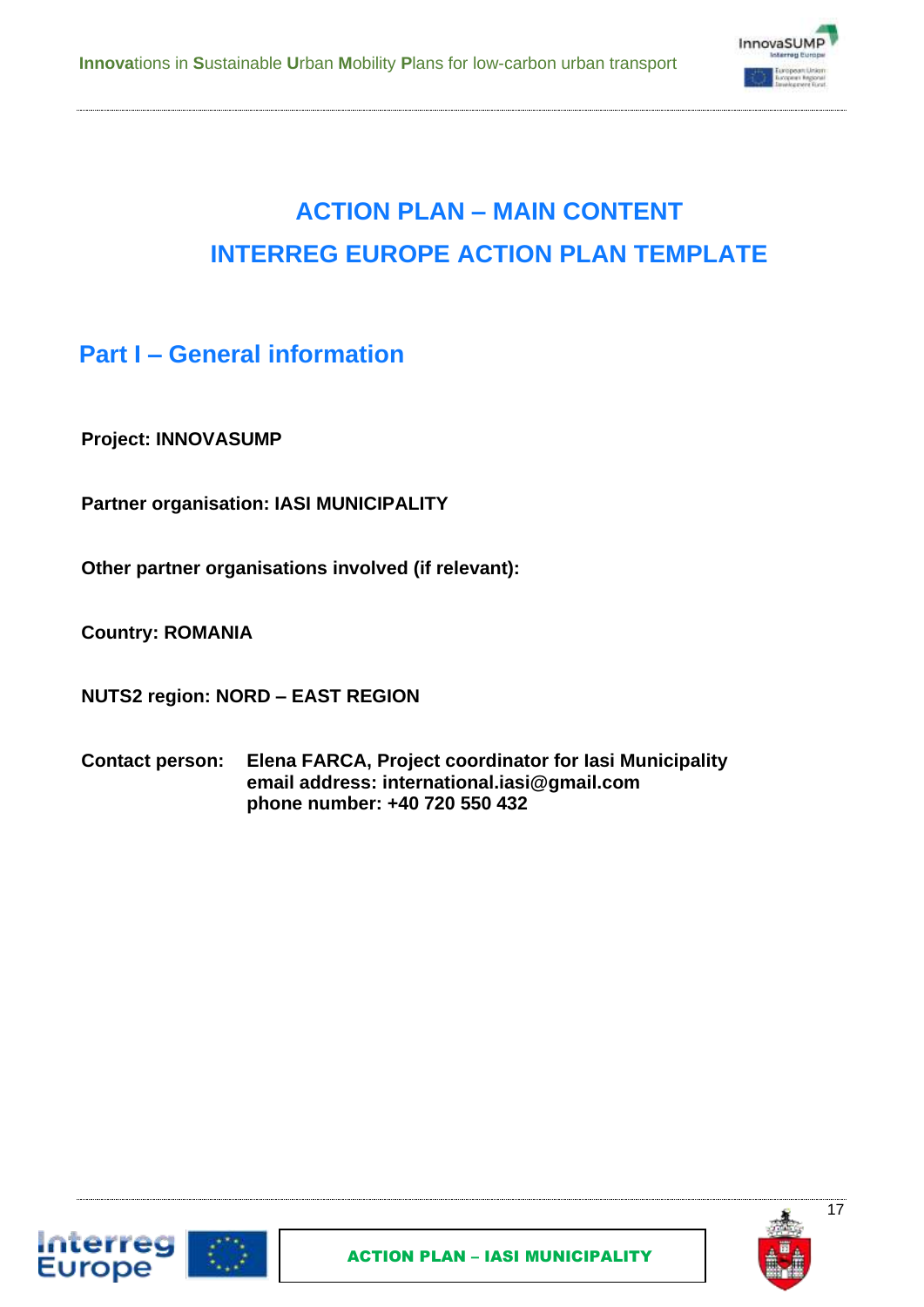

# **Part II – Policy context**

The Action Plan aims to impact:  $\Box$  Investment for Growth and Jobs program

- □ European Territorial Cooperation program
- X Other regional development policy instrument

#### Name of the policy instrument addressed: *Sustainable Urban Mobility Plan for Iasi Metropolitan Area*

Iasi SUMP is a strategic document issued on 2017 for the period 2017 – 2030 based on other strategic documents in the field, on the General Urban Plan for Iasi City, on public consultations and specialised analysis and programming during 2 years. This SUMP target to provide a frame to the following strategic objectives:

- accessibility for all citizens, to all destinations, to all the essential point/services - safety;
- environment low pollution, low noise, reduction of CO2 and energy consumption;
- economic efficiency
- quality of life.

Iasi SUMP is targeting the following sectors, without being restrictive to it:

- **-** Public Transport
- **-** Alternative Transport (measures to increase cycling and walking infrastructure, facilities and communication)
- **-** multi‐modal transport / hubs,
- **-** urban safety
- **-** city traffic (congestion, parking issues) and transit
- **-** Urban Logistics,
- **-** Mobility management
- **-** smart transport approach

The strategic vision and the mission of Iasi SUMP for public transport refer to improving the attractivity of current services, providing solutions more cost efficient, providing more accessibility to all transport systems for various categories of travelers, increasing the number of users of public transport, improving tramway infrastructure (which network covers quite well the city), improving bus/tram shelters (with smart solutions for users information's), increasing users safety and comfort, CO2 reduction in public transport



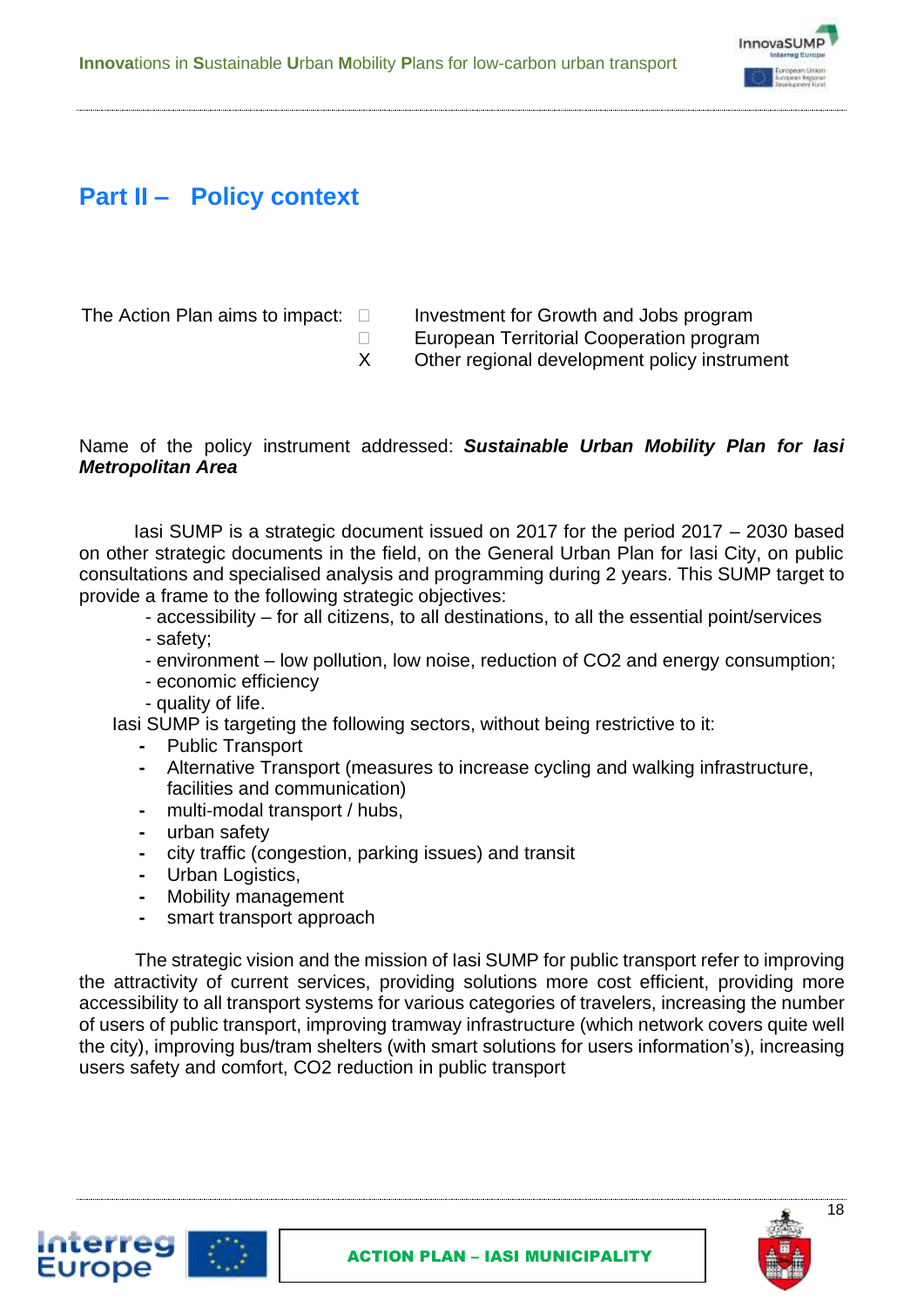

### **Part III – Details of the actions envisaged**

#### **ACTION 1**



#### **Background**

During project meetings of InnovaSUMP Project in Thessaloniki (Greece), Exeter (UK) we can see the use of shared bikes, as an alternative more unexpansive, ecological and healthy than to use of own car or public transport. Also, on the GP5 from Nicosia Iasi learned about legislation and communication campaign for bikes use. Form GP3 from Ravenna we learned that bikes can be an alternative to travel inside the city also for tourist and must be provided in these specific areas. The cost will be integrated to the public system ticketing, such as presented in GP2 (with the same ticket a person can use multi-modal public transport, switching from bus or tram to bikes, if needed, with the same ticket)

#### **Action description**

This action is included in our strategy for Smart City/Smart Mobility This solution of "bike sharing" is faster than walking, cheaper than taxi, more accessible than buses or personal car and can be combined with these other options. This solution will provide simple access of users to jobs, services or interesting areas, reducing traffic congestion and pollution. The implementation will provide around 1000 bikes for local users and tourist (80 bikes be adapted to disabled or elderly people and 37 electric bikes), linked to public transport stations/network, dedicated station and service, safety and communication systems – their monitoring will provide also data for traffic optimization and better mobility management **Timeframe**: 24 months (2019-2021).

**Funding**: total budget is 4.077.857 Euro, from which 3.996.300 Euro FEDR (98%) funds. The project was submitted for FEDR funds, in the frame of ROP Axis 4, Objectif 4.1 – Reducing CO2 emissions in large Municipalities through investments based on local SUMPs



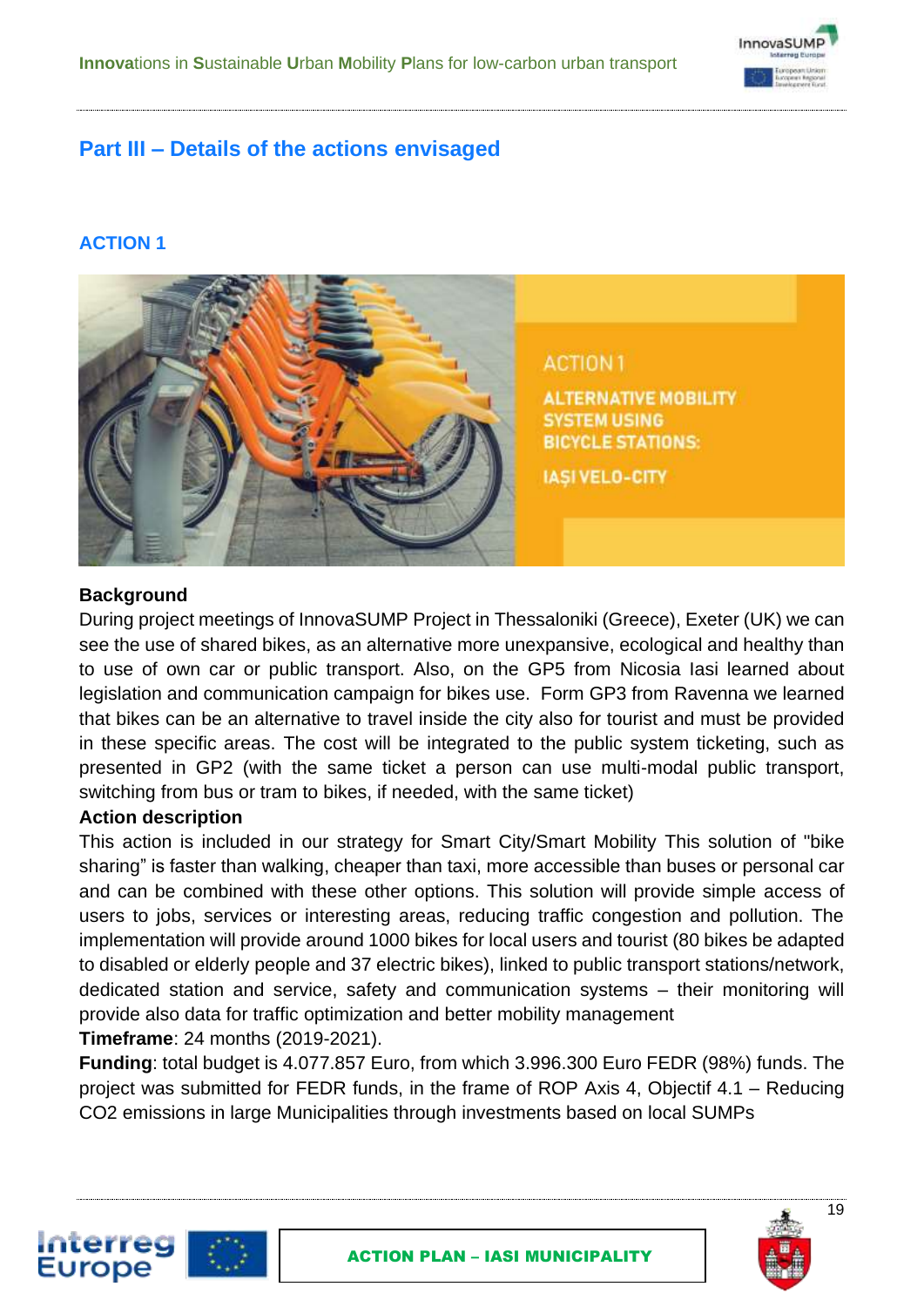

#### **ACTION 2**



#### **Background**

*GP2 TransPrice: Trans Modal Integrated Urban Transport Pricing and Financing* present solutions for trans-modal ticketing and integrate financing for urban transport. As mentioned before in this document, Iasi Municipality started to implement new e-ticketing solutions and smart payment systems very accessible for all categories of travelers also able to provide data about their travel behavior (*Travel behavior* –GP1) in order to improve public transport for user needs.

#### **Action description**

.

Interreg **Europe** 

The project includes installing e-ticketing systems on 301 buses and trams for travelers use but also capable to collect data about the number of users, time of the day, preferences for some lines during the month/year, etc. that will be used to improve the public transport in Iasi.

As results, the action is meant to:

- Increase traveler's safety
- Increase attractivity and accessibility of public transport
- Increasing mobility for users
- CO2 reduction as a consequence of PT use instead of own car

**Players involved**: Iași Municipality, Public Transport Company Iași, Metropolitan Area Association

Target: Iași and Metropolitan area inhabitants, incomers or transit people, tourists **Timeframe**: 24 months (2019 - 2021).

**Funding**: total budget is 1. 600.000 Euro, from which 1.568.000 Euro FEDR (98%) funds. The project was submitted for FEDR funds, in the frame of ROP Axis 4, Objectif 4.1 – Reducing CO2 emissions in large Municipalities through investments based on local SUMPs



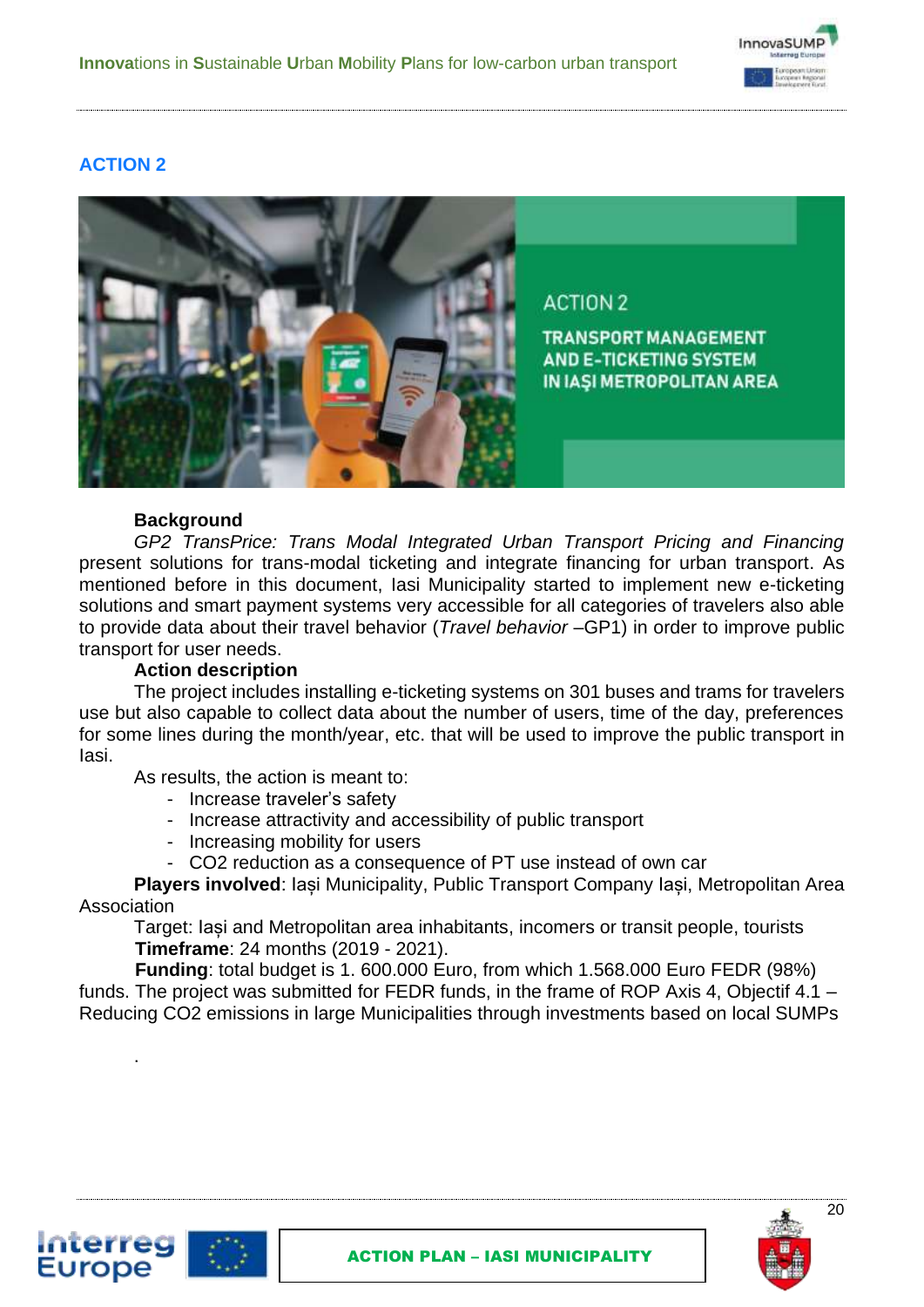

### **ACTION 3**



#### **Background**

Studding *GP1 Use of Travel Behavior Surveys for the Prague Transport Model* and GP7 Exeter Engaged Smart Transport, Iași Municipality identified the importance to implement data collection during direct surveys to populations (based on questionnaires) or due to the smart systems of monitoring from the new buses or the e-ticketing system (presented on Action 2) as support to leadership decision.

#### **Action description**

Interreg **Europe** 

The surveys (questionnaires) will be implemented on the first part of 2020 in the Municipal Centers for Citizens – spread all over the city – with support from the local universities, NGOs and associations linked to public transport activities. The result will be completed by the data flows issued from e-ticketing systems and buses monitoring systems and will be the basis for more effective measures for public transport adequation to user's needs, readapt ion of routes or schedules, for the communication campaign. A report of these result will be distributed to the Municipal management to be included in the data for further strategic documents or decisions regarding mobility issued.

**Players involved**: Iași Municipality, Public Transport Company Iași, local universities, NGOs and associations linked to public transport activities

**Timeframe**: 18 months (2019 - 2021).

**Funding**: from the Municipal budget, PTC budget also with volunteers from NGOs and local universities



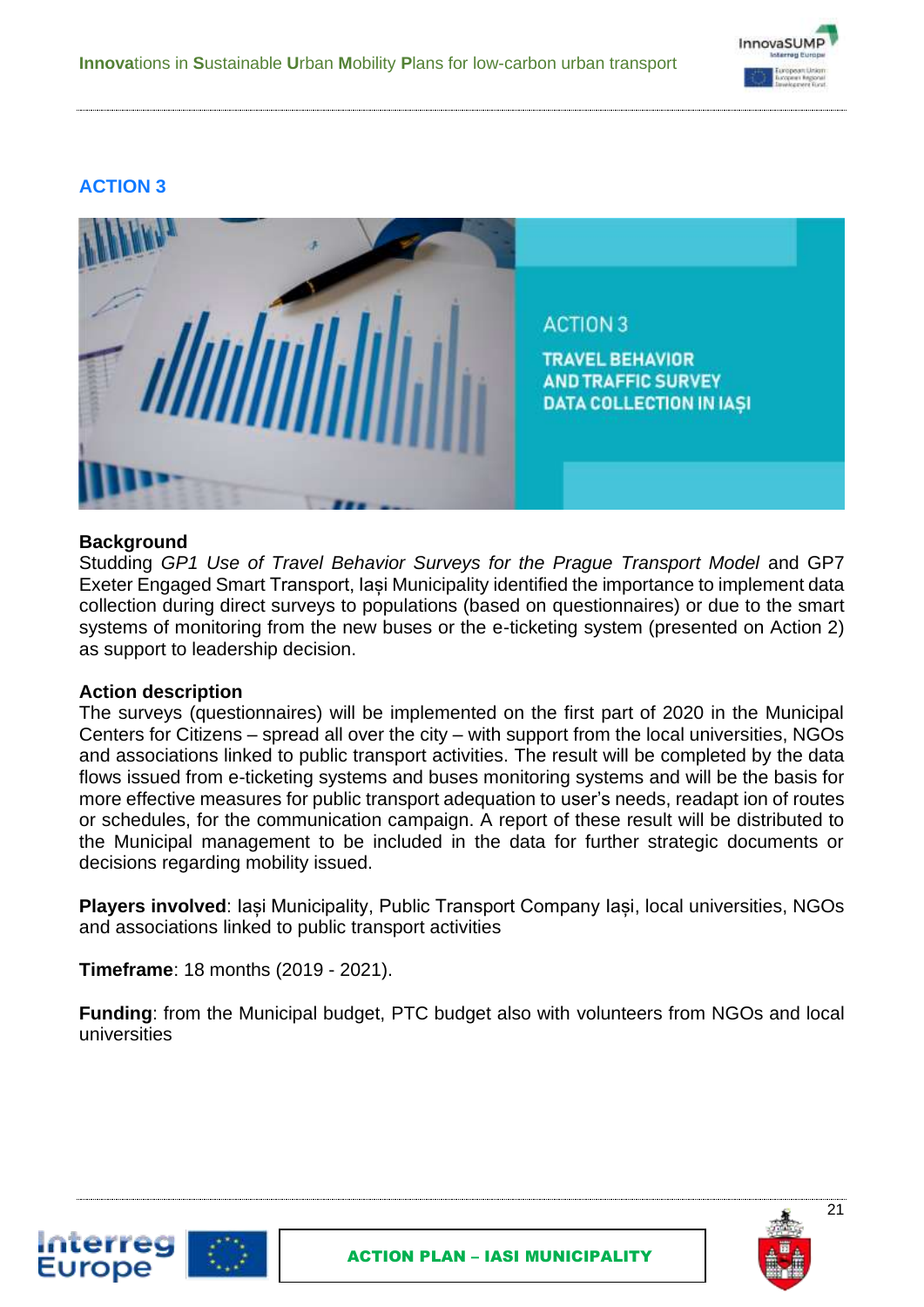

### **ACTION 4**



#### **Background**

In GP3. Multimodal Tourist Hubs from Ravenna, Italy, a series of measures have been implemented in order to manage congestion in times when tourists are coming in a significant high number (summer is peak tourist season), by identifying some key points of access in the city, where multimodal points were setup (coaches parking facilities for pick up and drop off the tourists by means of public transport or alternative means of transport, such as bicycles) in areas close to the city Center dedicated to welcoming the guests, offering facilities such as Wi-Fi, toilettes and info-points, all in one safe place. These areas were named "Multimodal Tourist Hubs" (MTH) and are easily connected to the city Center.

#### **Action description**

This practice model was used during the visit in Iași of His Sanctity Pope Francis in June 2019 when, for organizational and security concerns, all traffic has been heavily restricted in and around Central area, as special routes were organized using public transportation for visitors or tourists. Given the success of this pilot-usage, this system will be used again during Iasi Days for managing the high number of tourists who come to Iași from all over the country and as well from neighboring countries, for the largest Orthodox Pilgrimage in the region, during which the streets of city center will be totally closed and traffic will be detoured.

It's important to mention that the City of Iasi is not confronting with high tourist flows during the whole year (or for longer periods of time, like several months in a year), but for very short, punctual periods of time and for certain special occasions; this is why adopting the goodpractices from Ravenna is necessary to be contextualized and applied to the local circumstances. This involves identifying and organizing some temporary "hub" areas, which would ensure all the necessary facilities for tourists or people transiting the city, personal and vehicles security, as well as easy access to areas of interest, in central and surrounding areas. **Players involved**: for critical periods involving a very high inflow of people in Iasi, it is essentially to constitute a partnership between Iași City Hall, The Local Public Transportation



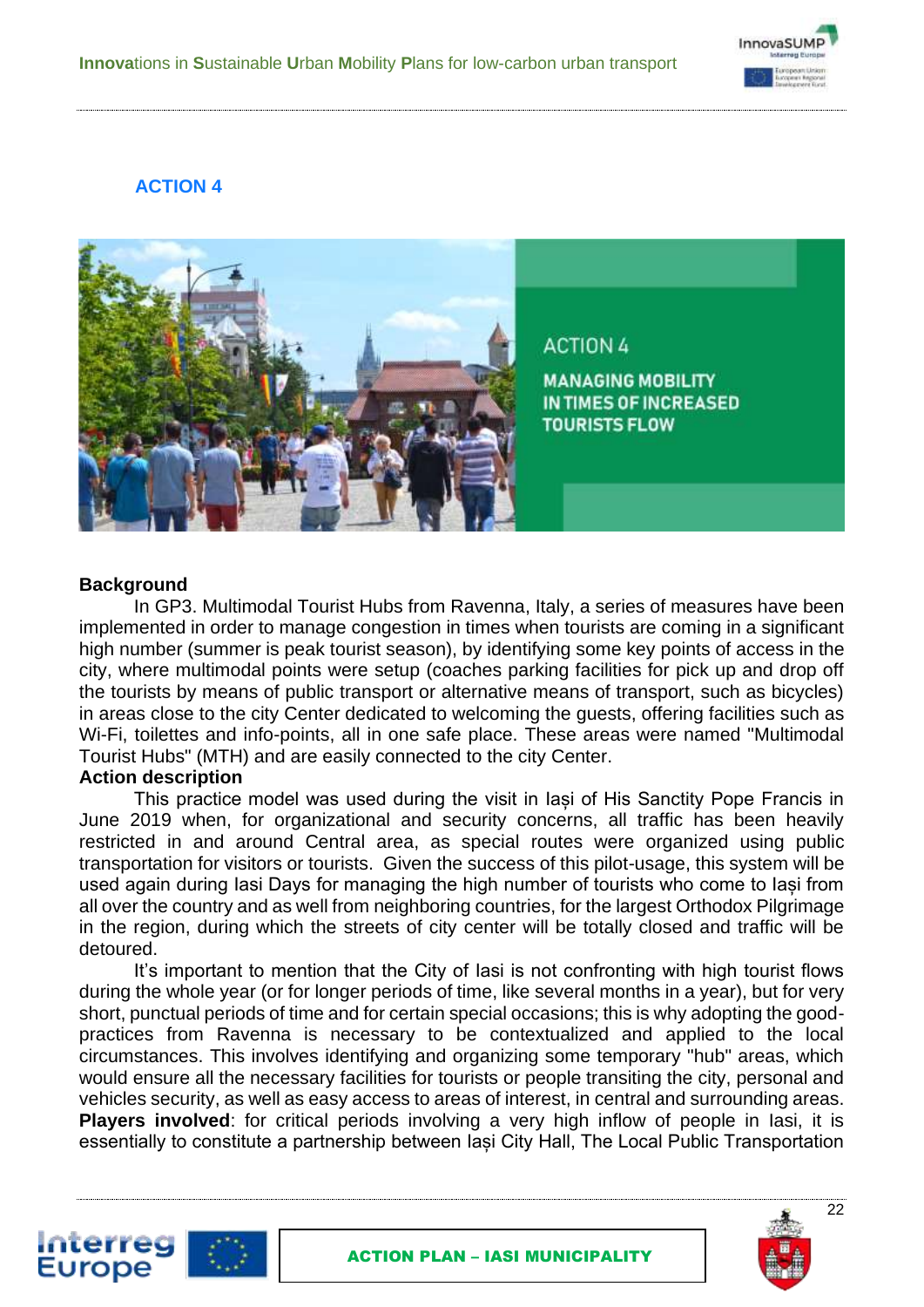

Company and private entities that possess such spaces equipped with parking lots and other required facilities near the entrance in the city.

**Funding**: Budgeting this type of action is made from the local budget of the Municipality and is covered from the incomes that come out of organizing such events (renting commercial spaces, event access tickets etc.), which corresponds to the GP2 *TransPrice* principles of financing measures for mobility management with funds that are attained from activities that benefit from such measures for high adaptability to transportation needs and to avoid gridlocks.

Considering the fact that the City of Iasi has become particularly appealing during the past years for tourists and as well for people who want to settle here and open a new business, as the city finds itself in an intensive development process and having an exponential population growth, this type of measures (permanent hubs) will become more and more a requirement for improving accessibility and inclusive mobility.

#### *Conclusions*

Through the proposed actions, some new projects will be introduced in our SUMP, bringing innovation and shared experience. The four actions will promote new sustainable low-carbon mobility modalities, travel behaviour analysis and change and enhanced solutions of traffic congestion management which will have a positive impact on the quality of life and environment.

**Date**:25.06.2019 **Signature**: **Stamp of the organization (if available):** 

Interreg Europe